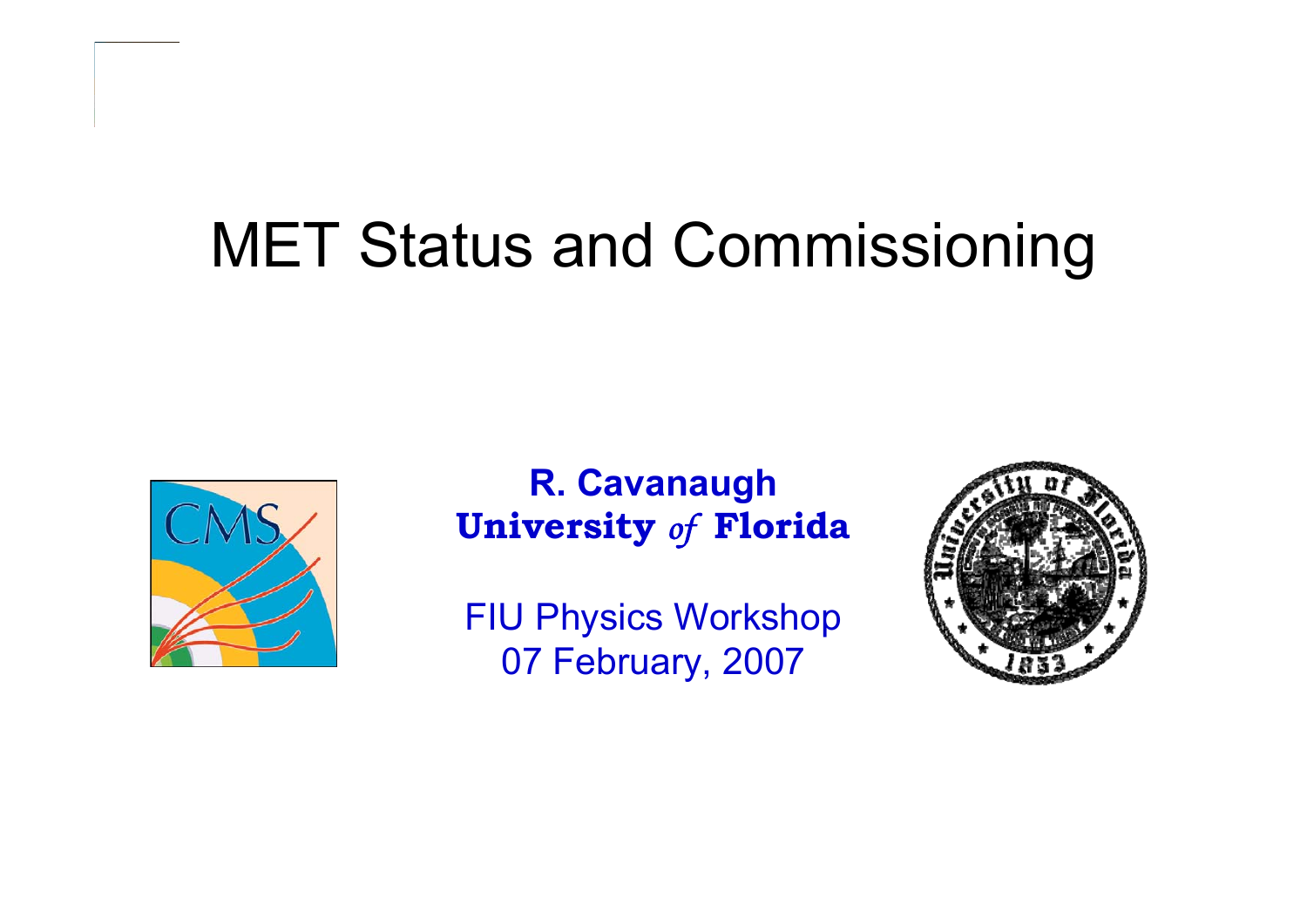

## **Outline**

- MET in CMS
	- History
	- Basic Introduction
	- –Recent Developments
- $\bullet$ **Commissioning** 
	- <del>Jan Karl II.</del><br>Vyhy tysy What should be done, and when?
	- Validation Efforts
	- –Moving forward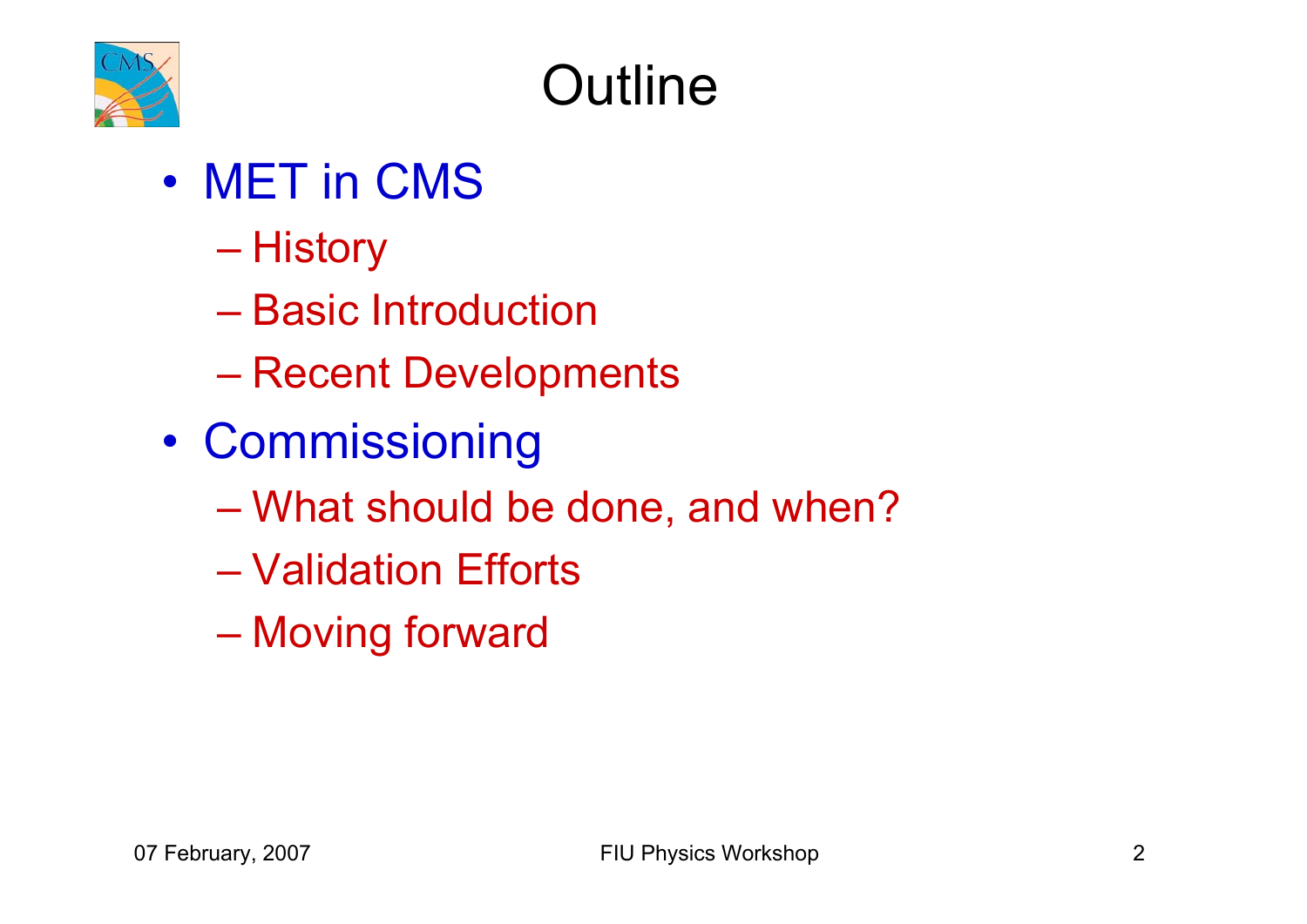

07 February, 2007 **FIU Physics Workshop** 3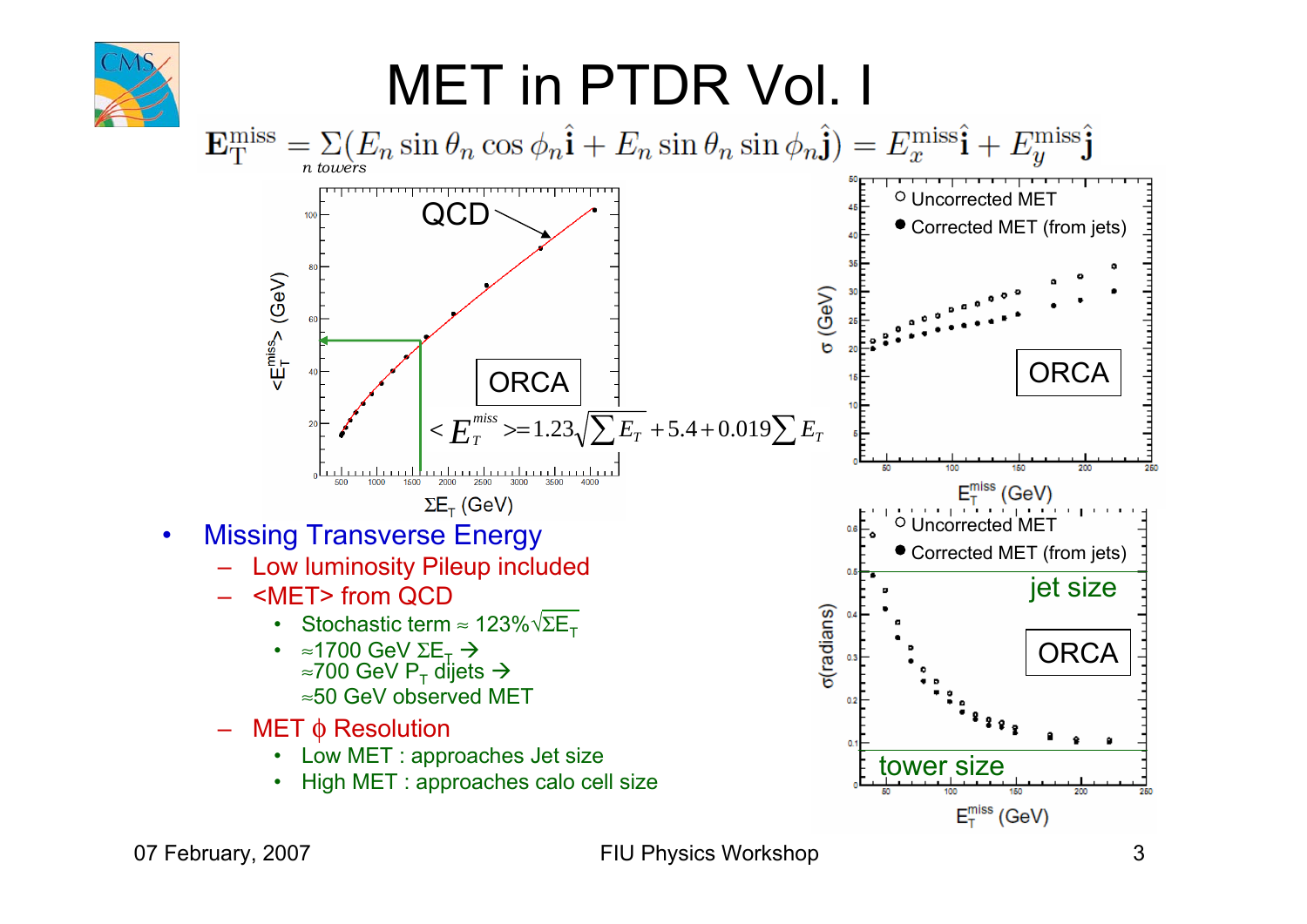

# MET in PTDR Vol. II

#### Albert de Roeck

- • Corrected/raw MET for offline studies
	- corrections type 1, muon corrections
- • Corrected/raw MET in HLT
	- Quite some confusion till March 2005
	- Conclusions: do not use tower based energy corrections
- • Issues during the approval process
	- Low MET values
		- Many in range 50-100,
		- 12 analyses with MET> 100 GeV,
		- few  $(5-6)$  with MET < 50 GeV,
		- some ~ 20 GeV means ~no cut
	- Systematics
		- Applying correct systematics as specified in note of Chris and Jim (or use 5% overall).
		- Other "proposals" ranged from very optimistic to very pessimistic
		- Many studies were sometimes too naive
- • Need
	- good communication analysis ⇔ MET study group
- •**Need** 
	- to impose, perhaps to revisite the JetMet recommendations for MET, systematics etc. (partially done for the PTDR)
- • Need
	- to study MET corrections schemes (not all used/tried so far)
- •**Need** 
	- to prepare for MET filter for real data, protect against detector and accelerator background.
- •**Need** 
	- to get rid of too low MET cut analyses (some sneaked into the PTDR)
- •**Need** 
	- a systematic comparison of FAMOS/ORCA/CMSSW
- • Energy flow techniques should help to improve the MET resolution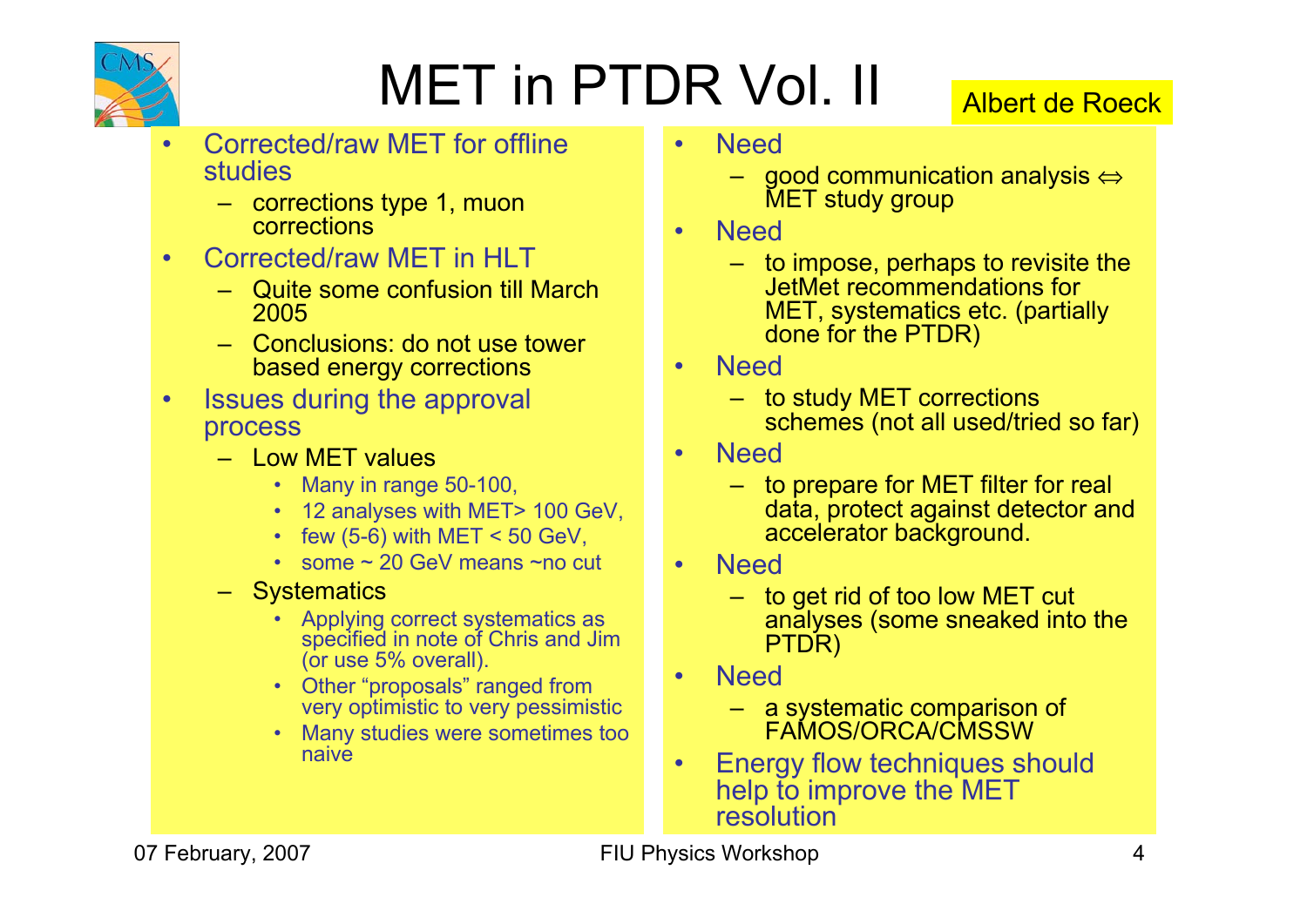

### ECAL+HCAL Towers

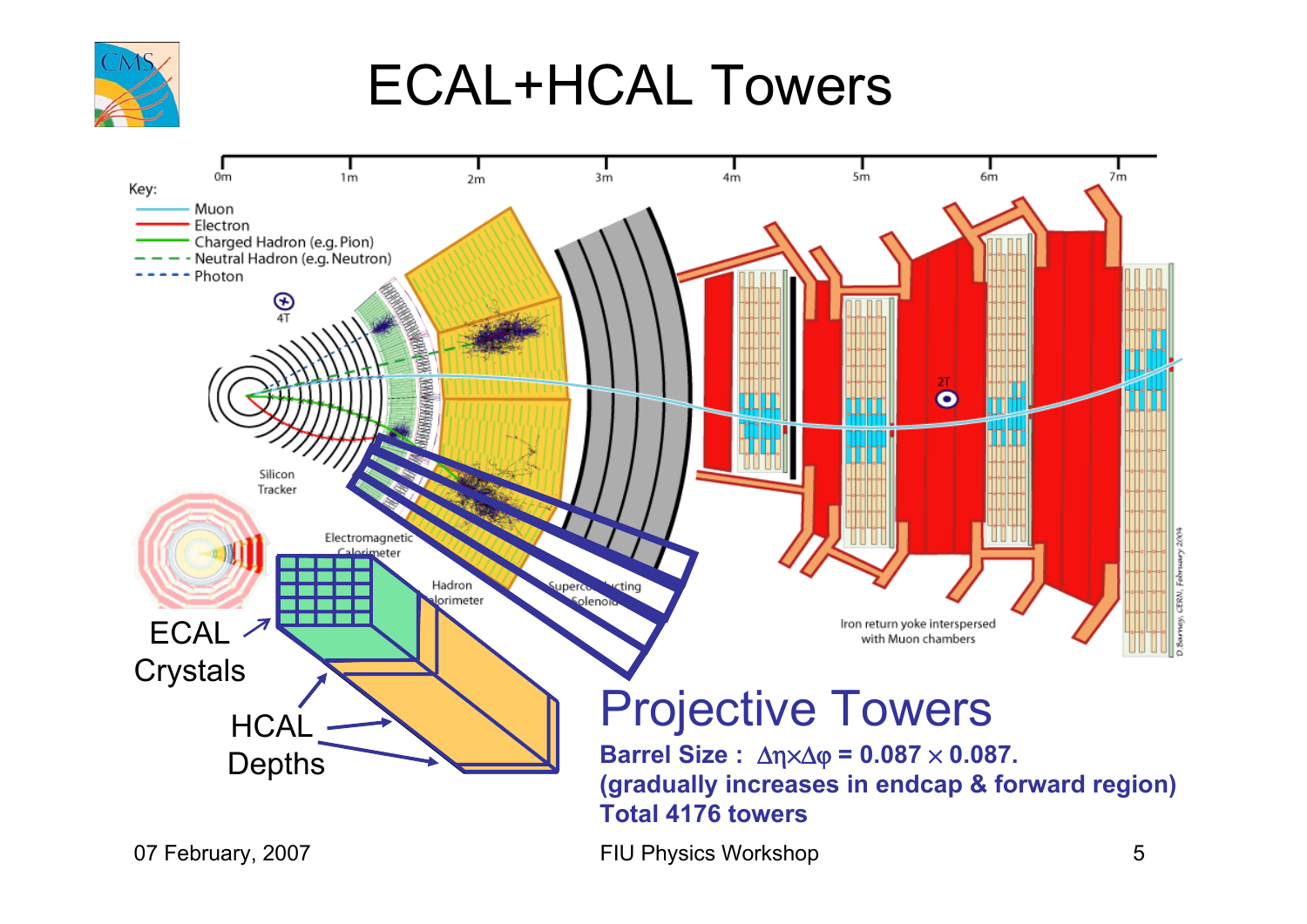

ECAL+HCAL Towers



 $\bullet$  Barrel Towers (projective) • Endcap Towers 5x5 ECAL ( η,φ) Crystals to 1 HCAL ( η,φ) Cell



Significantly more complex ECAL (x,y) to HCAL ( η,φ) association  $\rightarrow$  "pixelization"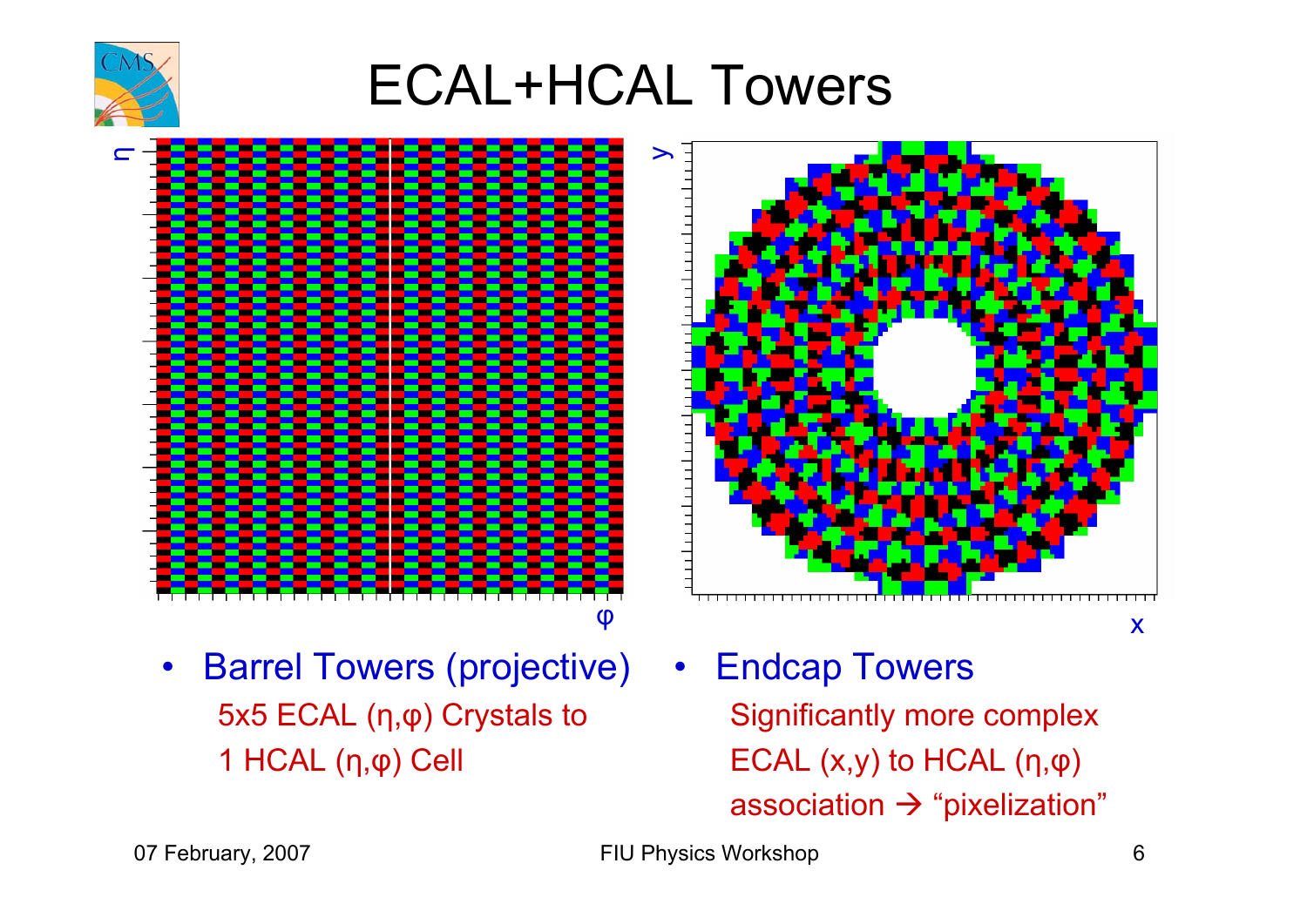

### Calo Tower Energy Thresholds

Noise Suppression: Cells contribute to tower energy if they pass energy thresholds. Different schemes have been tried to evaulate noise level and jet energy losses (for cone size of 0.5)

> NIC = Noise In Cone (GeV) JEL = Jet Energy Loss (GeV)

| Scheme |          |      |     | Thresholds (GeV) | NIC                | JEL           | $\Sigma E_{\rm T}$ | $\Sigma E_{\rm T}$ |     |
|--------|----------|------|-----|------------------|--------------------|---------------|--------------------|--------------------|-----|
|        | HВ       |      | HЕ  | ΣEB              | $\Sigma \text{EE}$ | $n \simeq 0$  | $\eta \simeq 0$    | noise              |     |
|        | 0.7      | 0.85 | 0.9 | 0.2              | 0.45               | $1.4^{\circ}$ |                    | 28                 | 168 |
| B      | $\cap$ Q |      |     |                  | 0,45               | OB.           | I III              |                    |     |
|        |          | 1 ว  | 1.8 | 0.2              | 0.45               | 02            | 1 Q                |                    |     |

Thresholds for different calorimeter sub-detectors

B scheme used by default in CMSSW JetMET Reco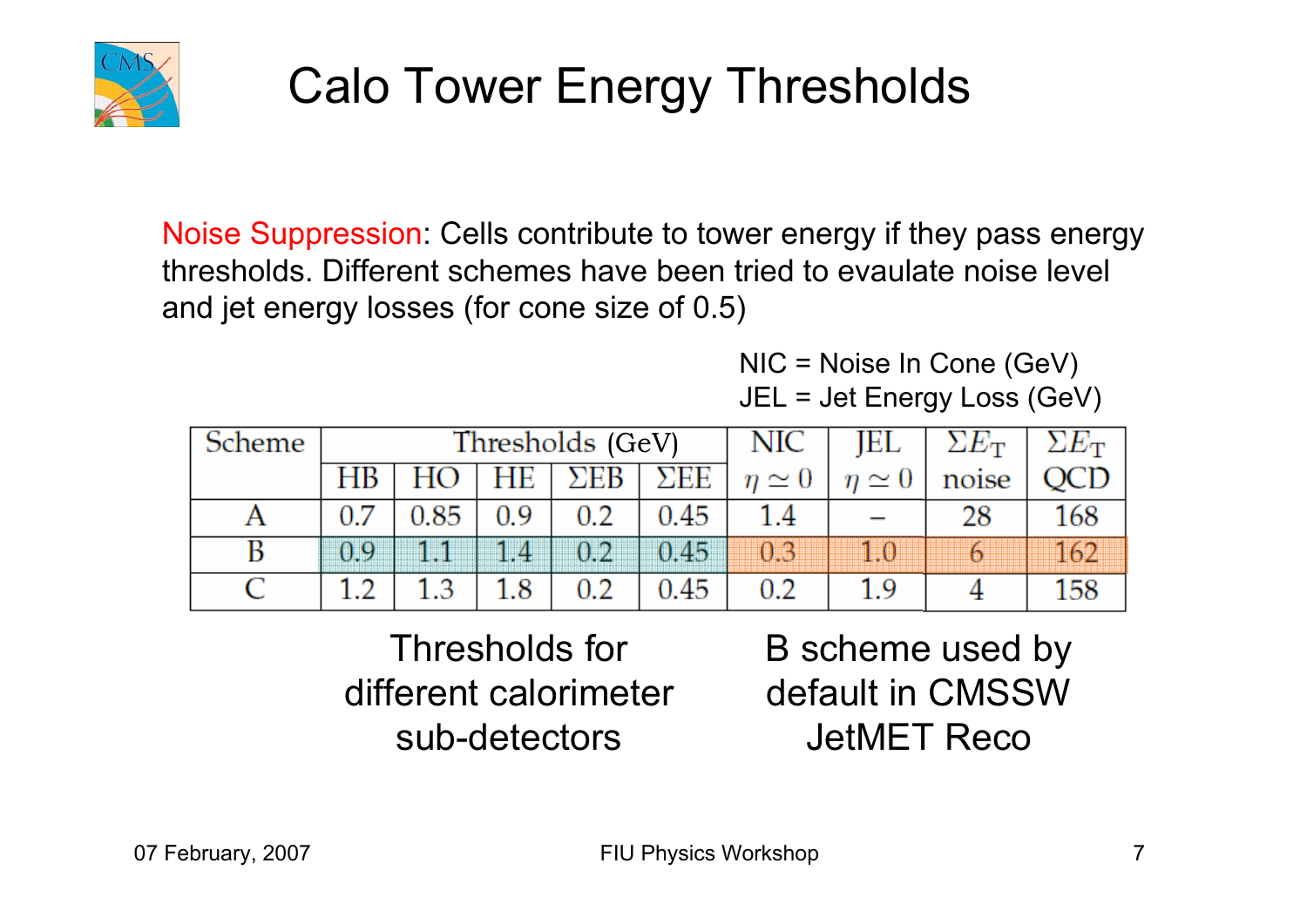

# CMSSW JetMET Reconstruction Chain

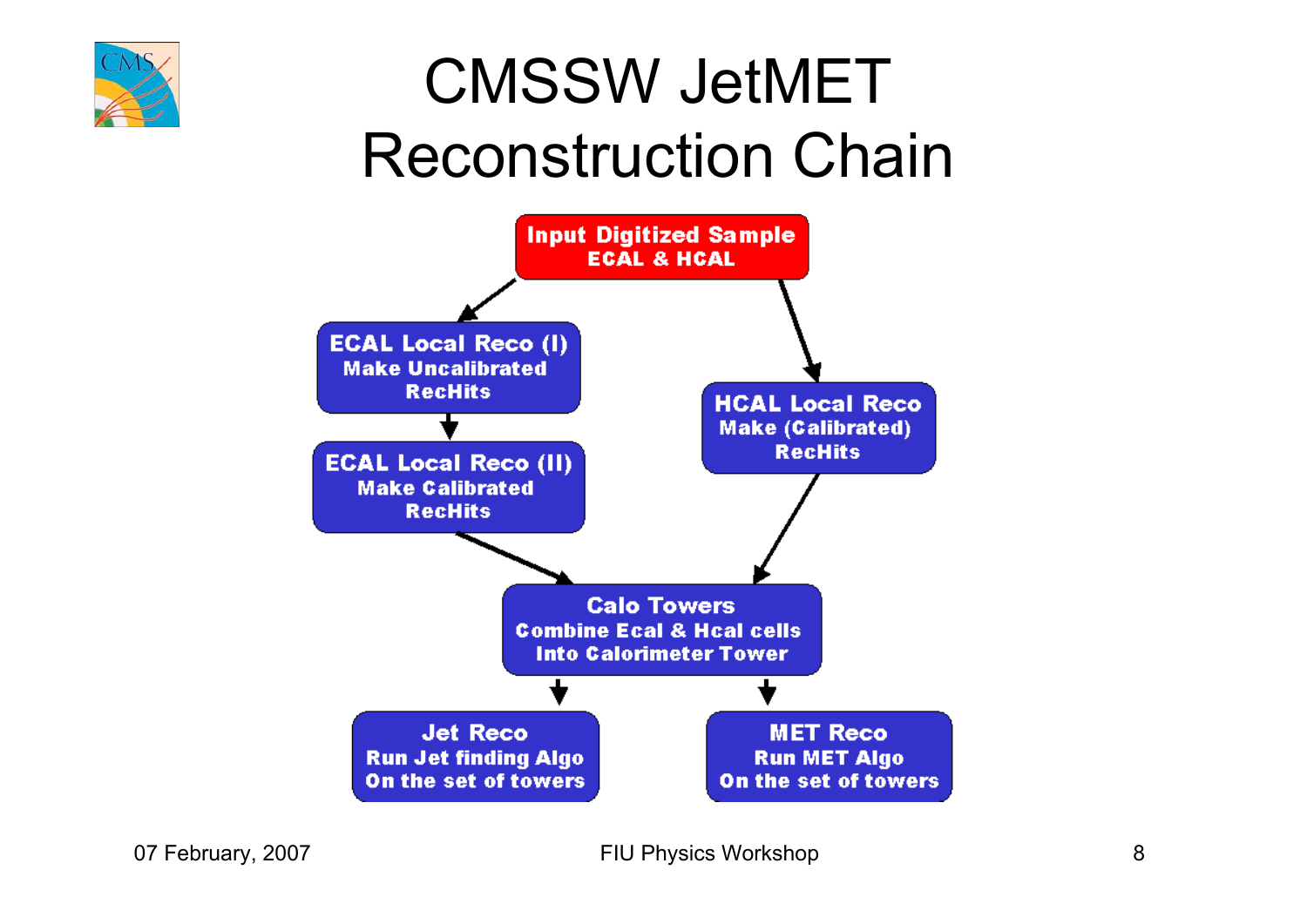

# CMSSW JetMET Flavours

- $\bullet$  Output of Jet algo is a 4-vector accompanied by list of jet constituents
- $\bullet$  Depending on constituent type, produced Jets have different flavours:
	- CaloJets from CaloTowers
		- Contain separate information about ECAL and HCAL contributions from different calorimeters, EmFraction etc
	- GenJets from MC particles
		- • Contain information about contribution from electromagnetic particles, hadrons, invisible neutrinos etc
	- BasicJets from arbitrary input collection
		- Contain no extra information on top of basic jet 4-vector
- • Output of MET algorithm is a MET 2-vector (but stored in event as a 4-vector)
- • Depending on input type, produced MET has different flavours:
	- CaloMET from CaloTowers
		- Contains separate information about ECAL and HCAL contributions from different calorimeters, EmFraction etc
	- GenMET from MC particles
		- • Will Contain information about contribution from electromagnetic particles, hadrons, invisible neutrinos etc
	- MET from arbitrary input collection
		- Contains no extra information on top of basic MET 2-vector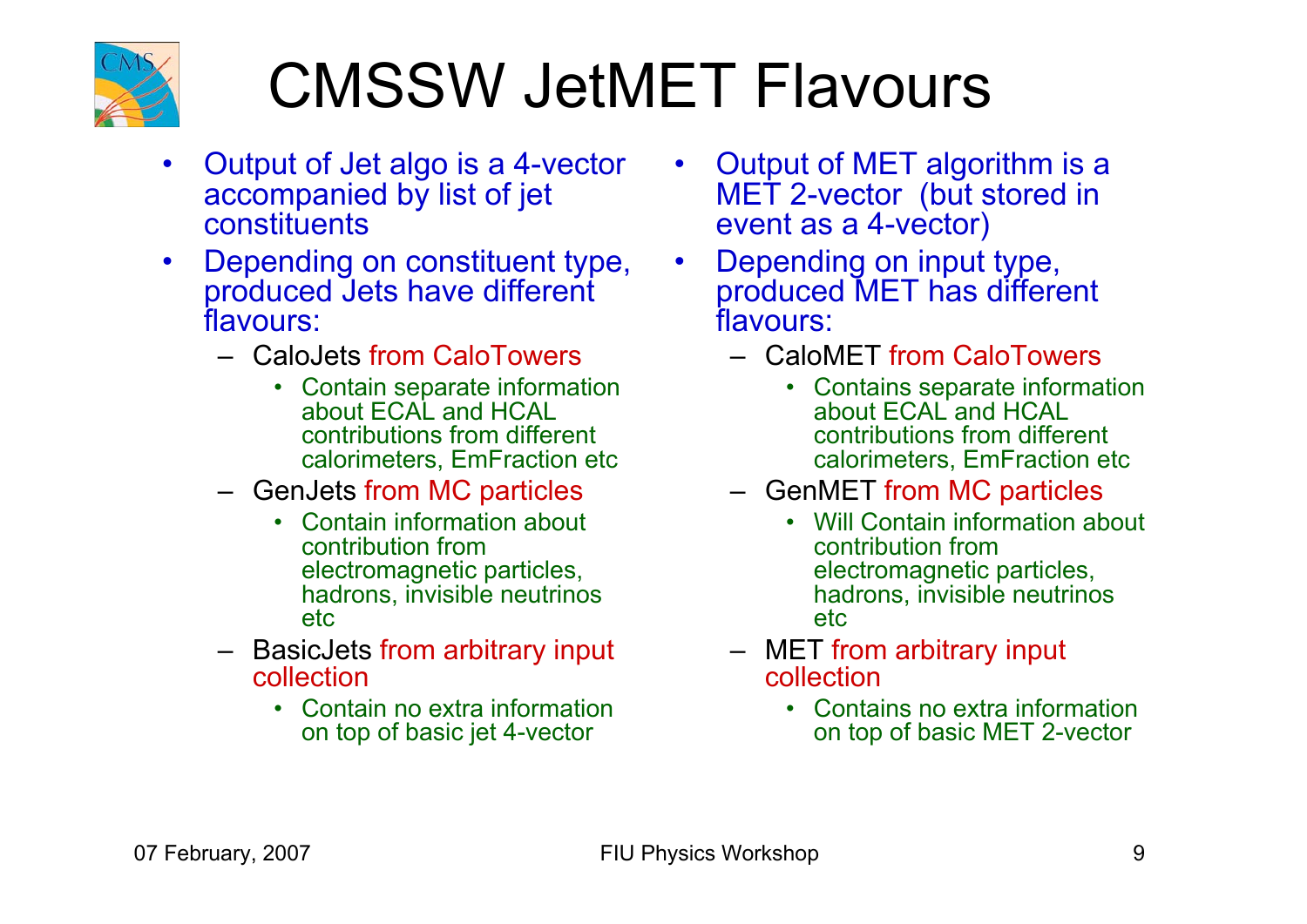

# RecoMET Class Structure

• Candidate**met.pt(), met.px(), met.py(), met.phi(), etc** • MET (inherits from Candidate) **met.sumEt(), met.mEtSig(), etc** • CaloMET (inherits from MET) **met.emEtFraction(), met.emEtInEE(), met.emEtInEB(), met.hadEtInHF(), met.hadEtInHE(),** 

**met.hadEtInHB(),** 

```
met.hadEtInHO(), etc.
```
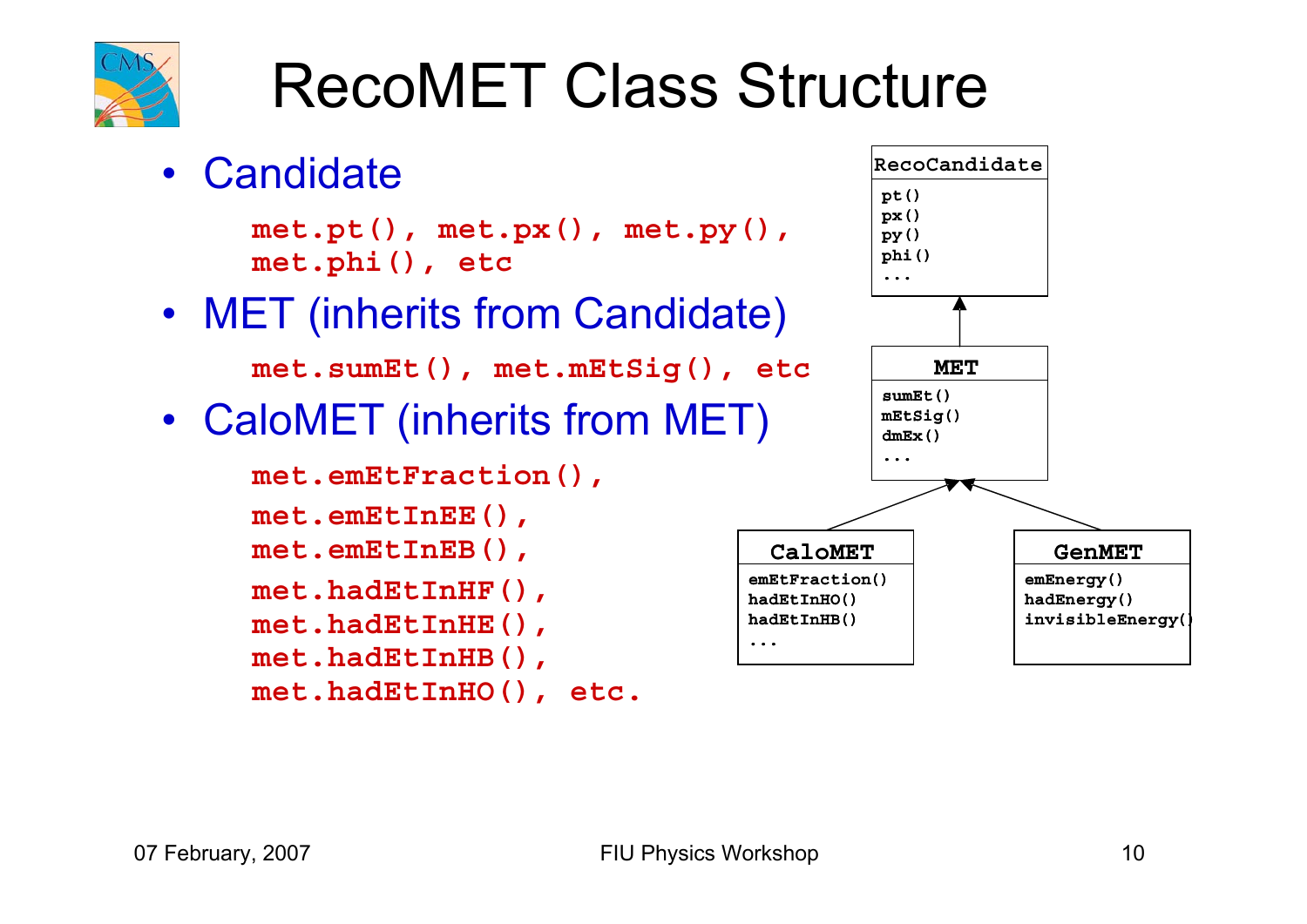

# Some MET Distributions

- Pion Gun : Reconstructed MET-phi very similar to true MET-phi
- $\bullet$ **Reconstructed** MET and Sum ET need corrections to reflect true MET and Sum ET

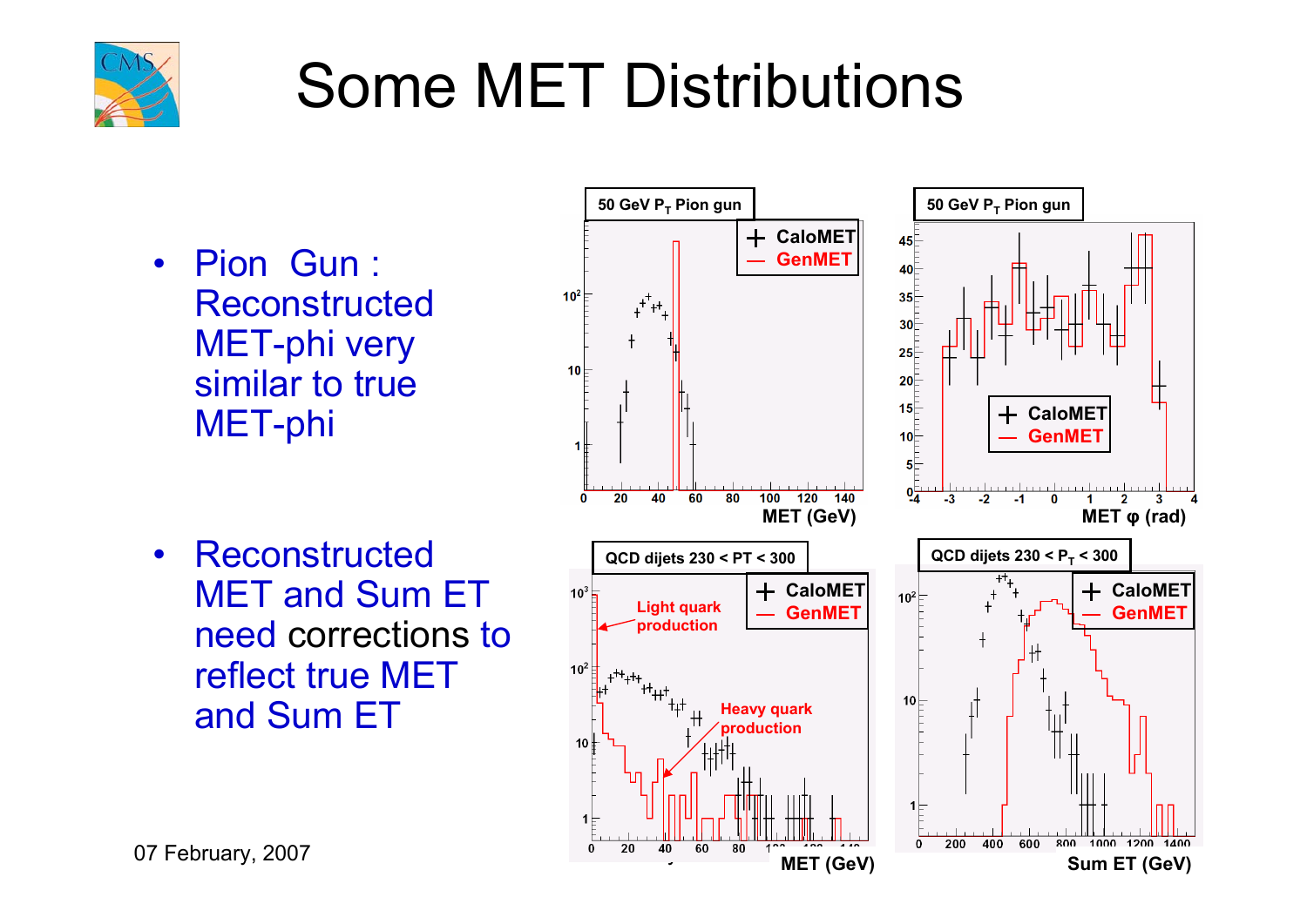

# Scalar SumET Distributions

#### QCD Dijets  $~230$  < P $_{\rm T}$  < 300 GeV ^<br>1

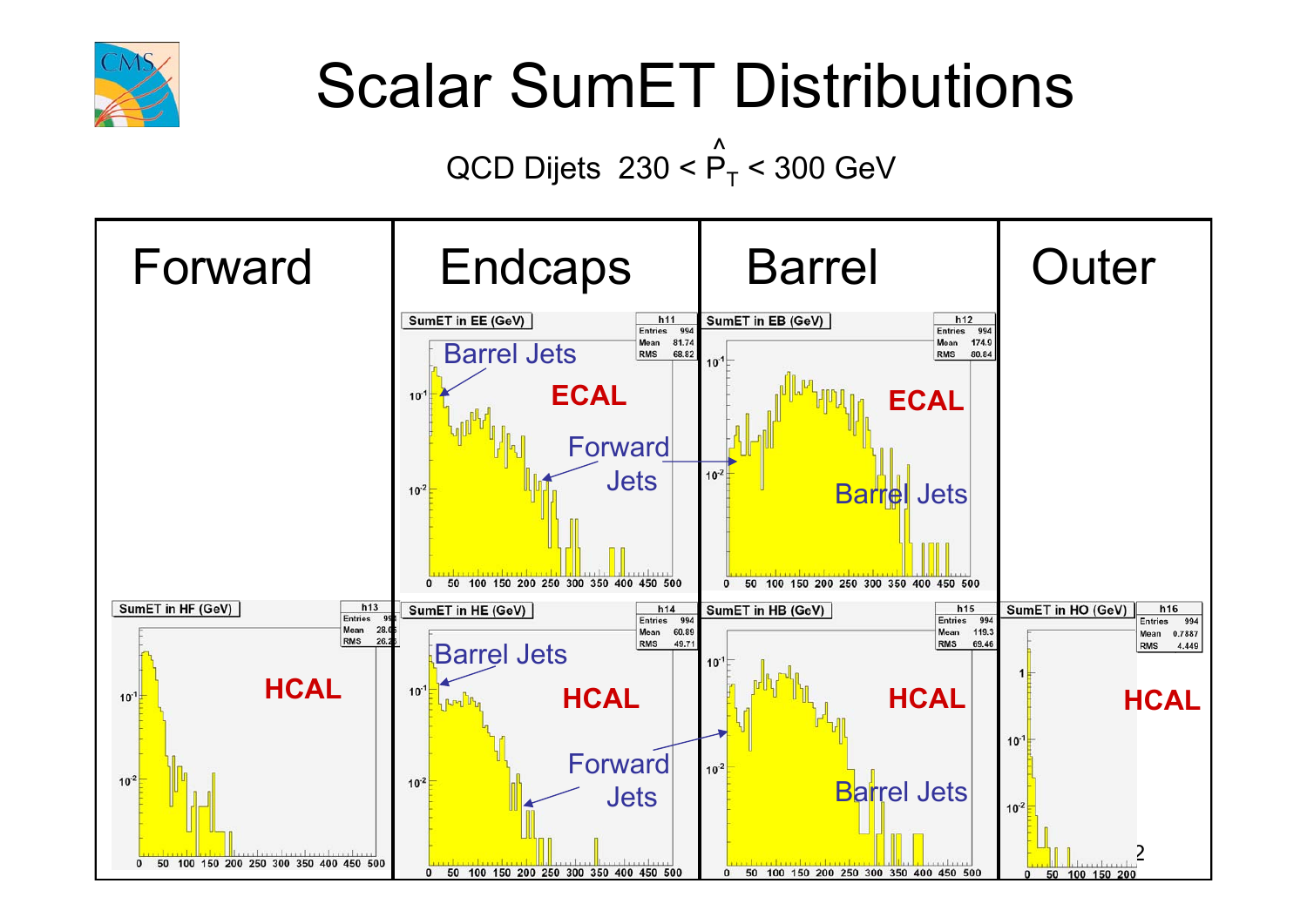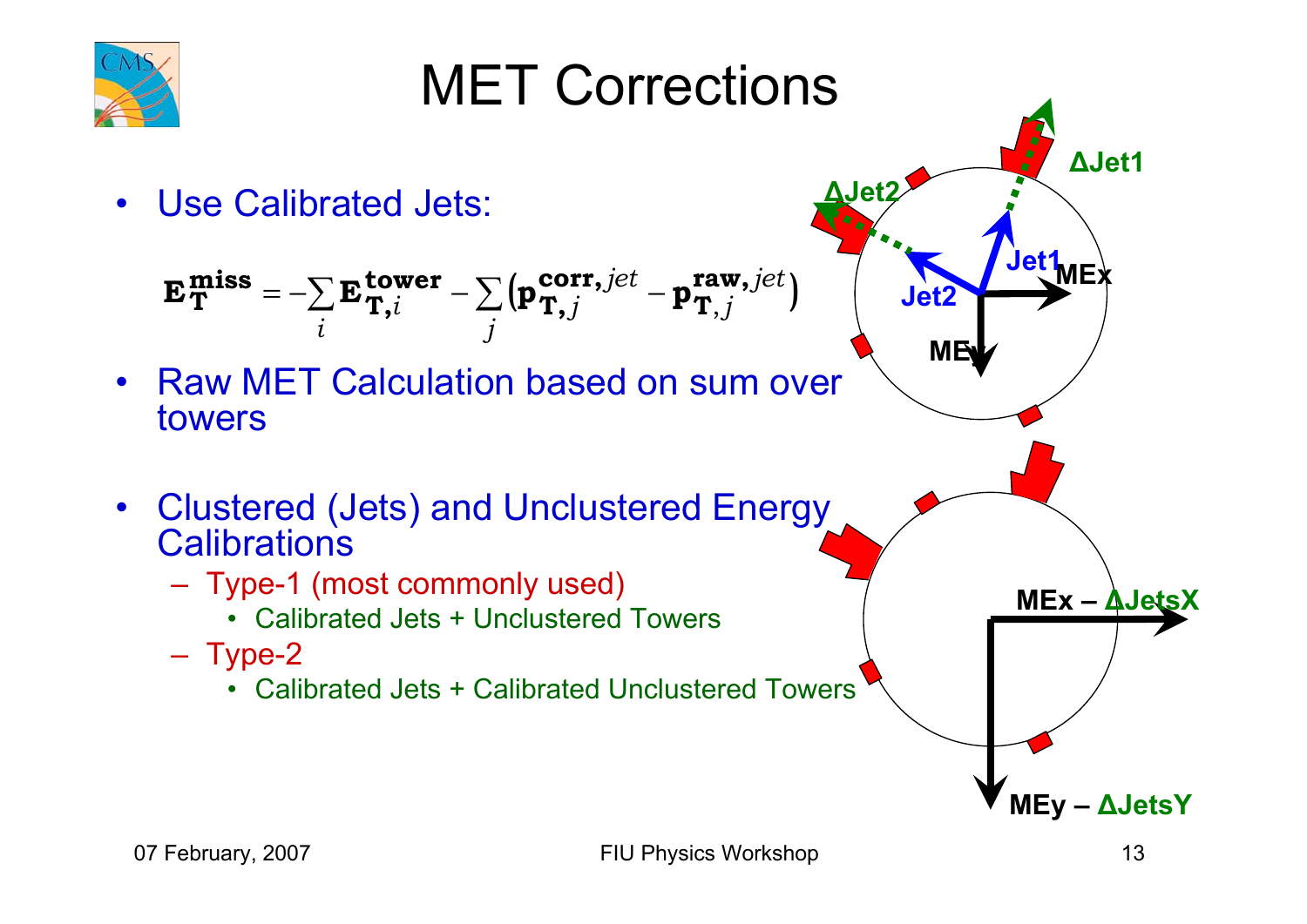

# MET Corrections

- Type-1 Corrected MET
	- – MC Jet Correction example
		- Available since CMSSW\_1\_0\_0
	- Configurable Jet  $P_T$  threshold
		- Available in CMSSW\_1\_2\_0\_pre3
		- Default : 20 GeV
	- Currently being studied and optimised
- Additional Planned Packages
	- Muon Corrections
	- Type-2 (PU, UE, E/H, etc)

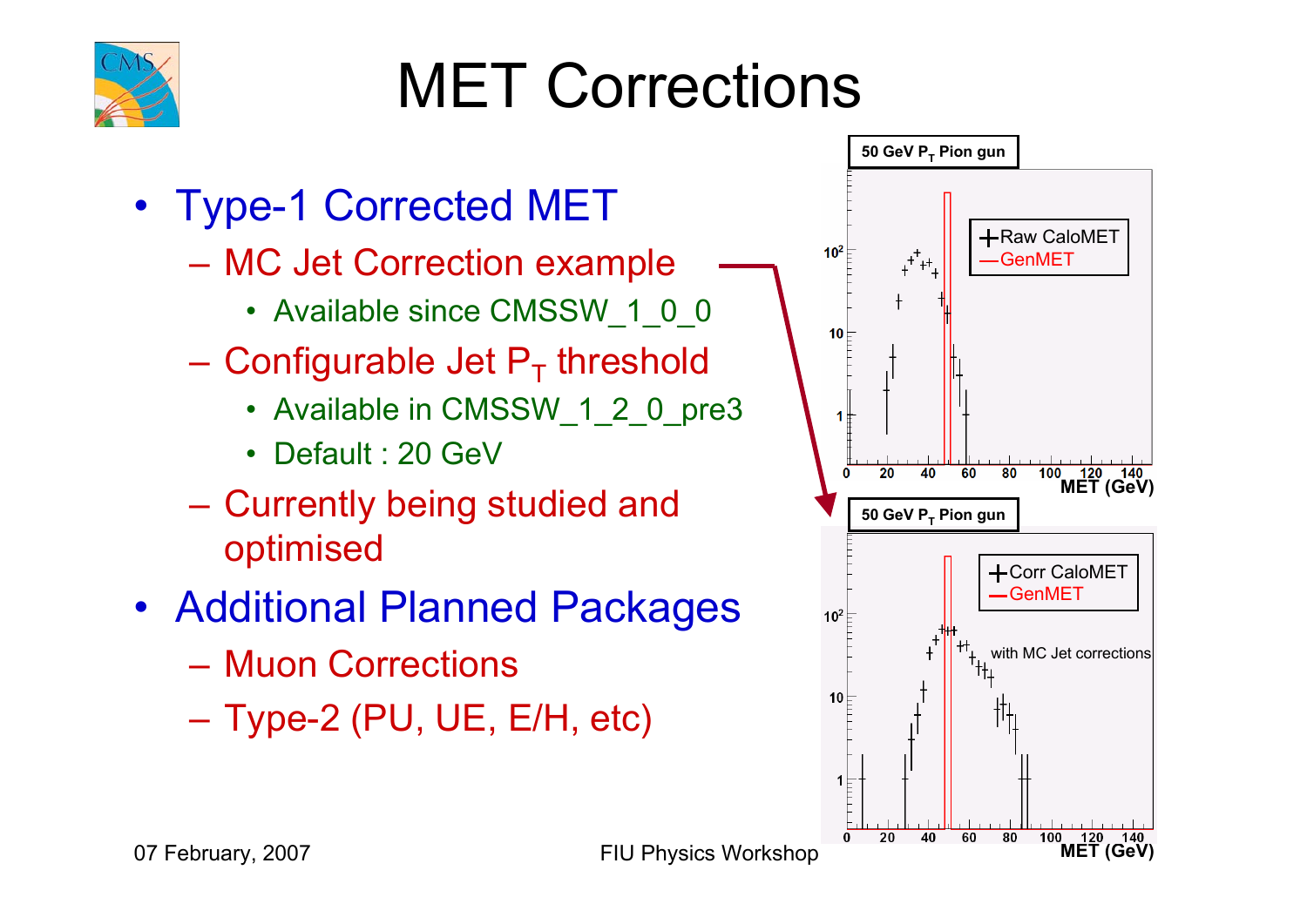

## MET Performance in CMSSW

Marek Zielenski



- •MET-perp resolutions similar between CMSSW and ORCA
- $\bullet$  MET-x resolution higher in CMSSW
	- Many known issues (some resolved) in lower-level calorimetery reconstruction & calibration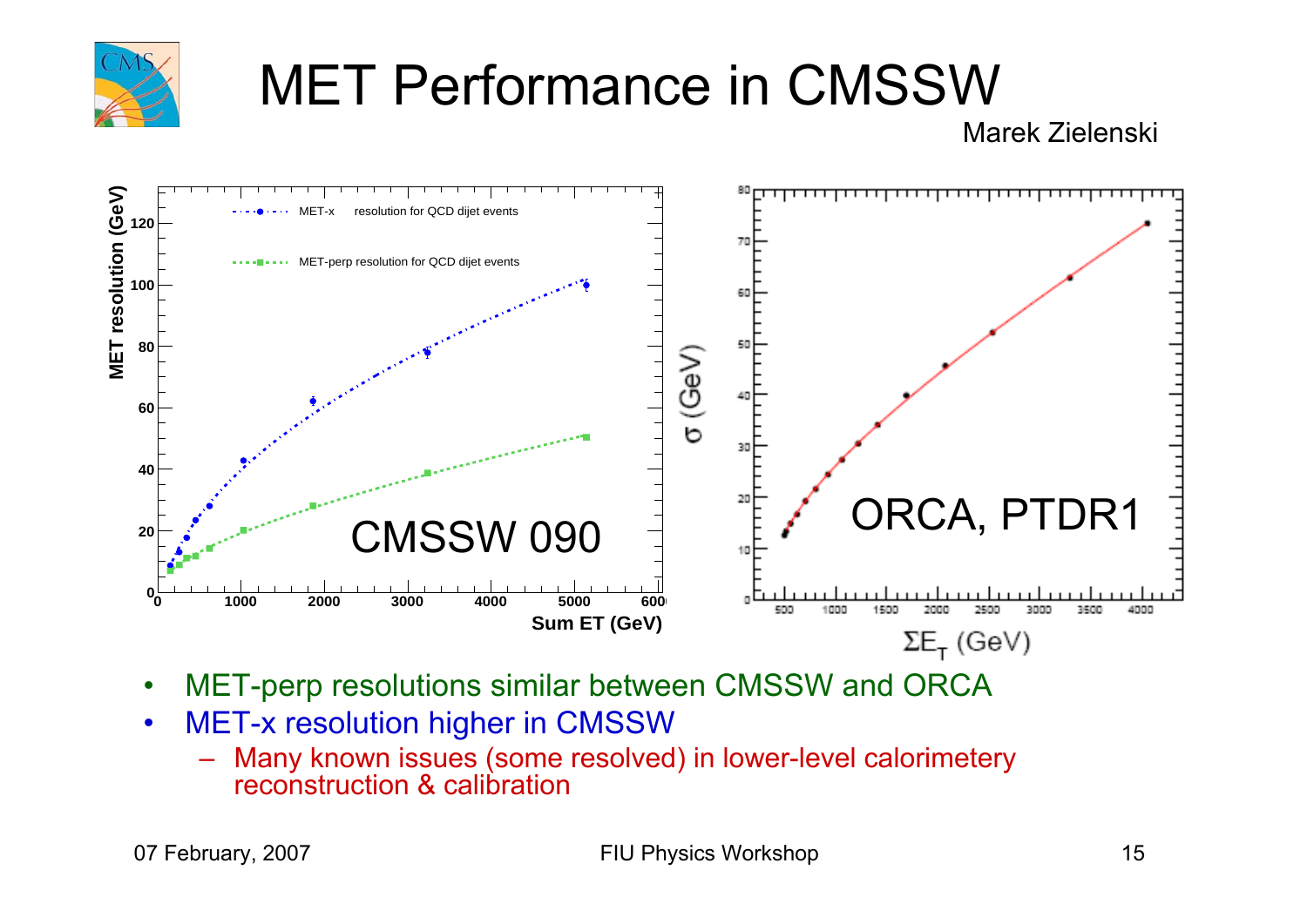

#### Outlook and Recent Developments



- • Calorimeter tower reconstruction
	- Does not currently use different EM & Hadronic weights depending on particle type
	- Correct for E/H for non-compensation
		- Potential significant improvement in resolution possible!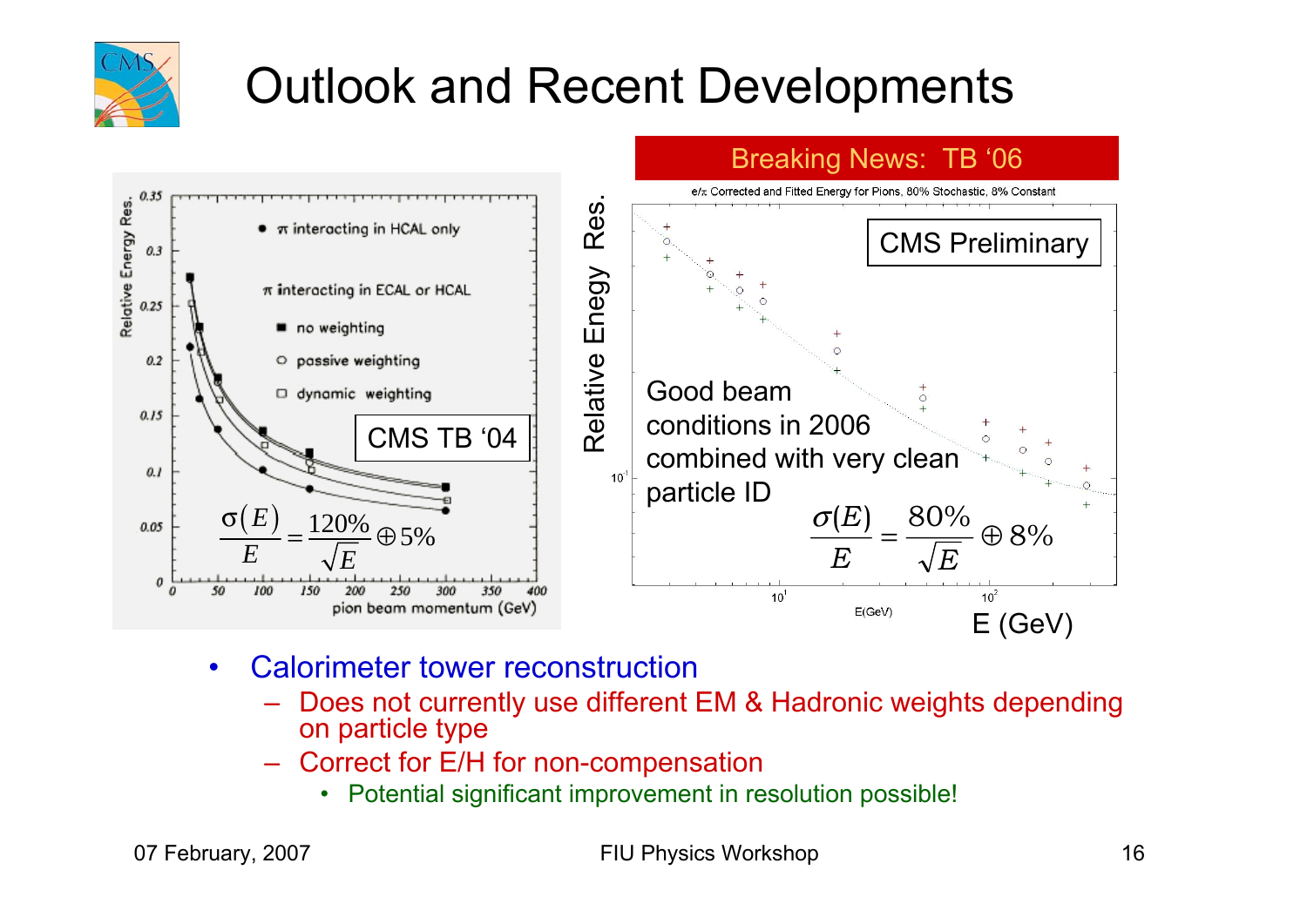

# MET Documentation & Issues

J Is 1 1 0114 1 11

 $\begin{array}{l} \begin{array}{c} \begin{array}{c} \hline \begin{array}{c} \hline \end{array} \\ \hline \end{array} \end{array} \begin{array}{c} \hline \begin{array}{c} \hline \end{array} \\ \hline \begin{array}{c} \hline \end{array} \end{array} \end{array} \begin{array}{c} \hline \begin{array}{c} \hline \end{array} \end{array} \begin{array}{c} \hline \begin{array}{c} \hline \end{array} \end{array} \end{array} \begin{array}{c} \begin{array}{c} \hline \begin{array}{c} \hline \end{array} \end{array} \end{array} \begin{array}{c$ 

Missing Transverse Energy in CMSSW

- Working with Physics Tools Group
	- Exotic stable WIMPS not yet excluded from "true" generator-level MET
- RecoMET Software Documentation
	- Currently just a draft to help people get started with using MET
	- Aim to evolve as internal note documenting RecoMET performance, design, and future development road-map
- Slowly working to include better examples (*a la* Jets) directly in CMSSW
	- Analyzer package,
	- FWLite example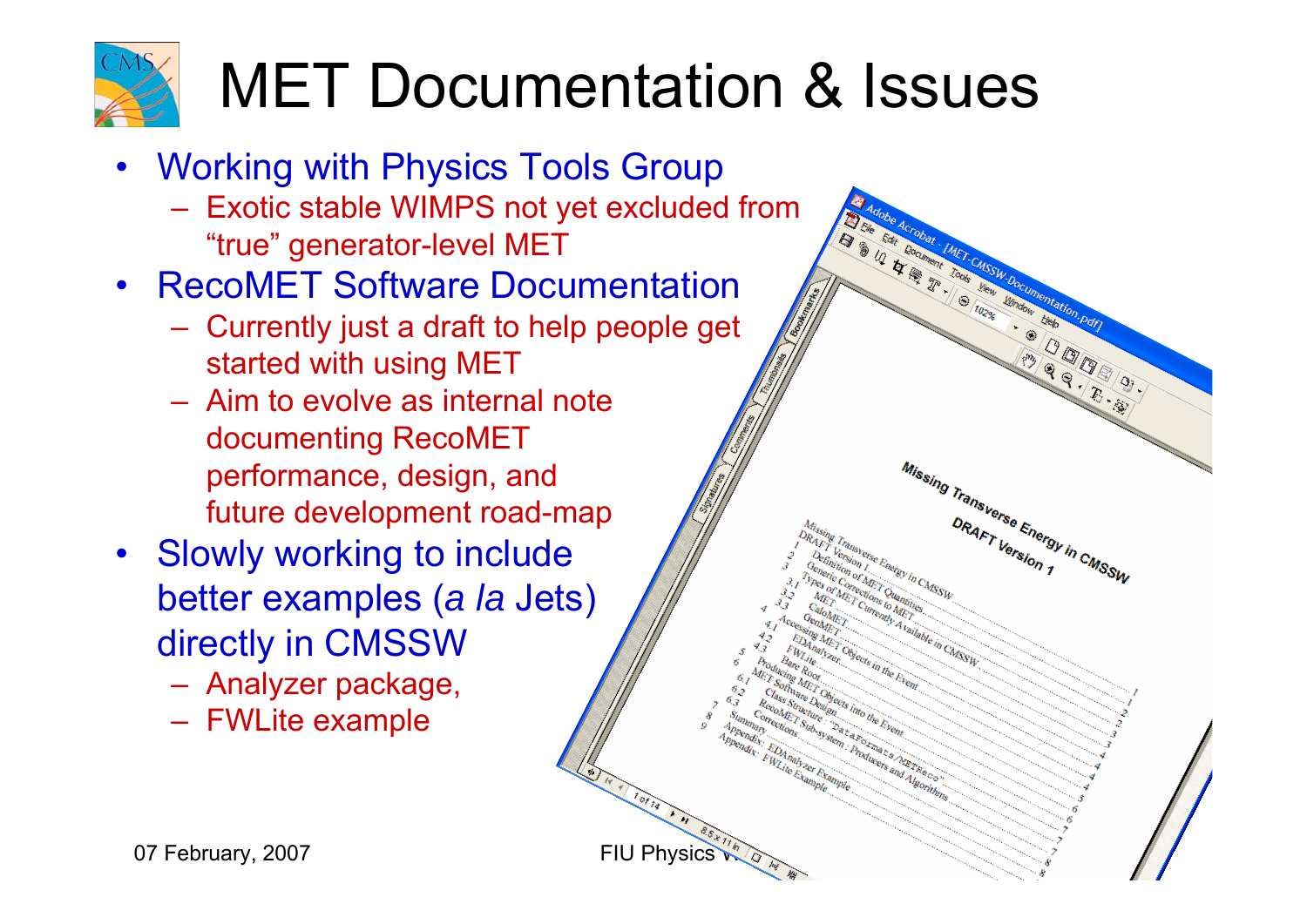

## Current & Upcoming Opportunities for Commissioning

| • LPC Monte Carlo Samples                                                       |               |
|---------------------------------------------------------------------------------|---------------|
| $-$ QCD, $Z'$                                                                   |               |
| • MTCC 2006                                                                     |               |
| - First opportunity to analyze at Global DAQ Data                               | Available now |
| <b>ECAL+HCAL TB 2006</b>                                                        |               |
| CSA06                                                                           |               |
| - minbias, QCD dijet, $Z' \rightarrow$ dijet samples, $Z^+$ jets, W+jets, ttbar |               |
| MTCC "Phase-3": Cosmics underground                                             |               |
| Pilot Run 2007                                                                  |               |
| - Single beam at injection energy                                               |               |
| • Measure BH backgrounds, test cleaning algos                                   | <b>Future</b> |
| - Collisions at injection energy                                                |               |
| • minbias: MET resolution (MEx), refine cleaning algos                          |               |
| <b>Physics Run 2008</b>                                                         |               |
| - QCD dijets: MET resolution                                                    |               |
| $-$ Z( $\rightarrow$ dimuons)+jets: MET perp, MET parallel, MET response        |               |
|                                                                                 |               |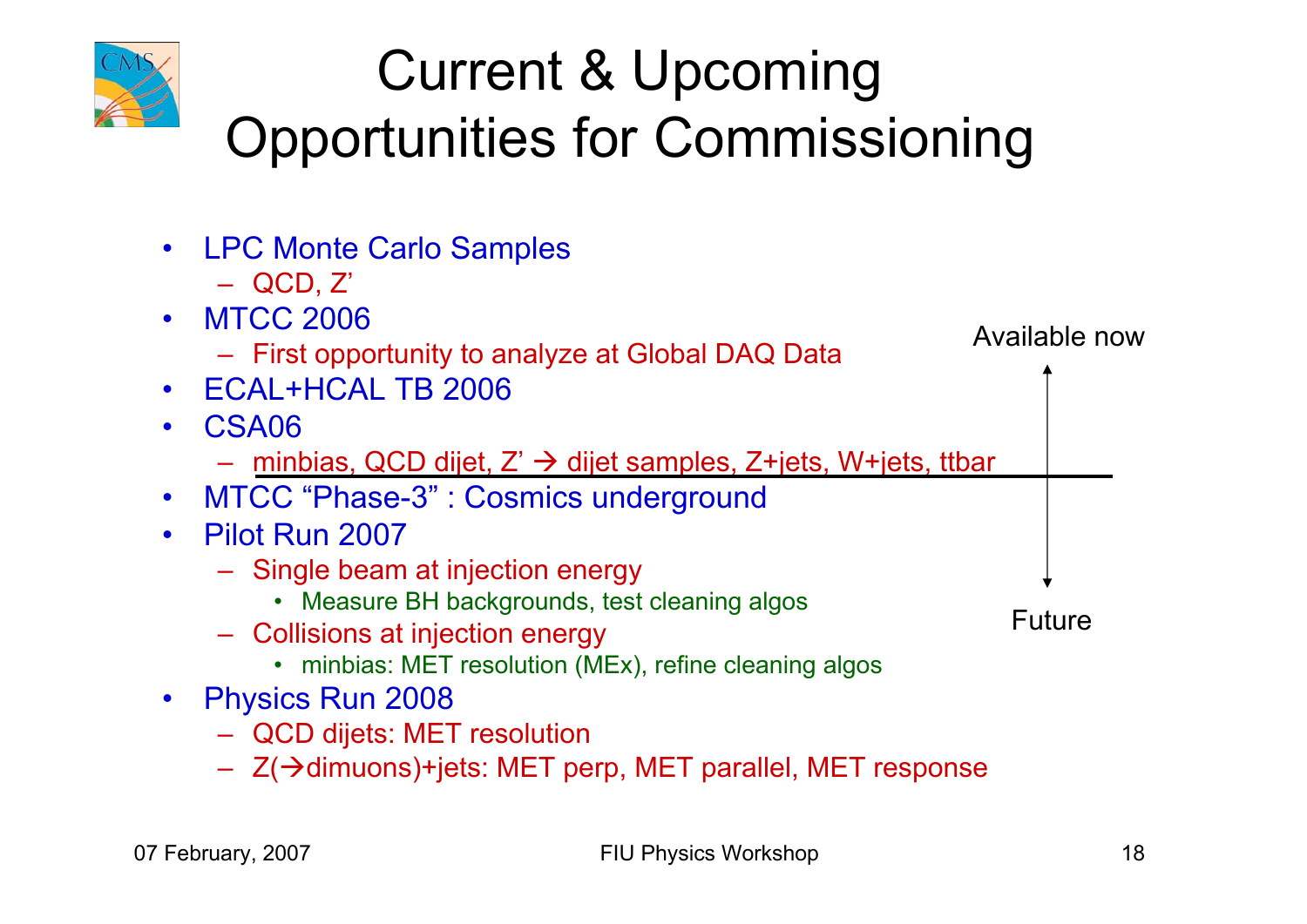

#### Mike Lamont

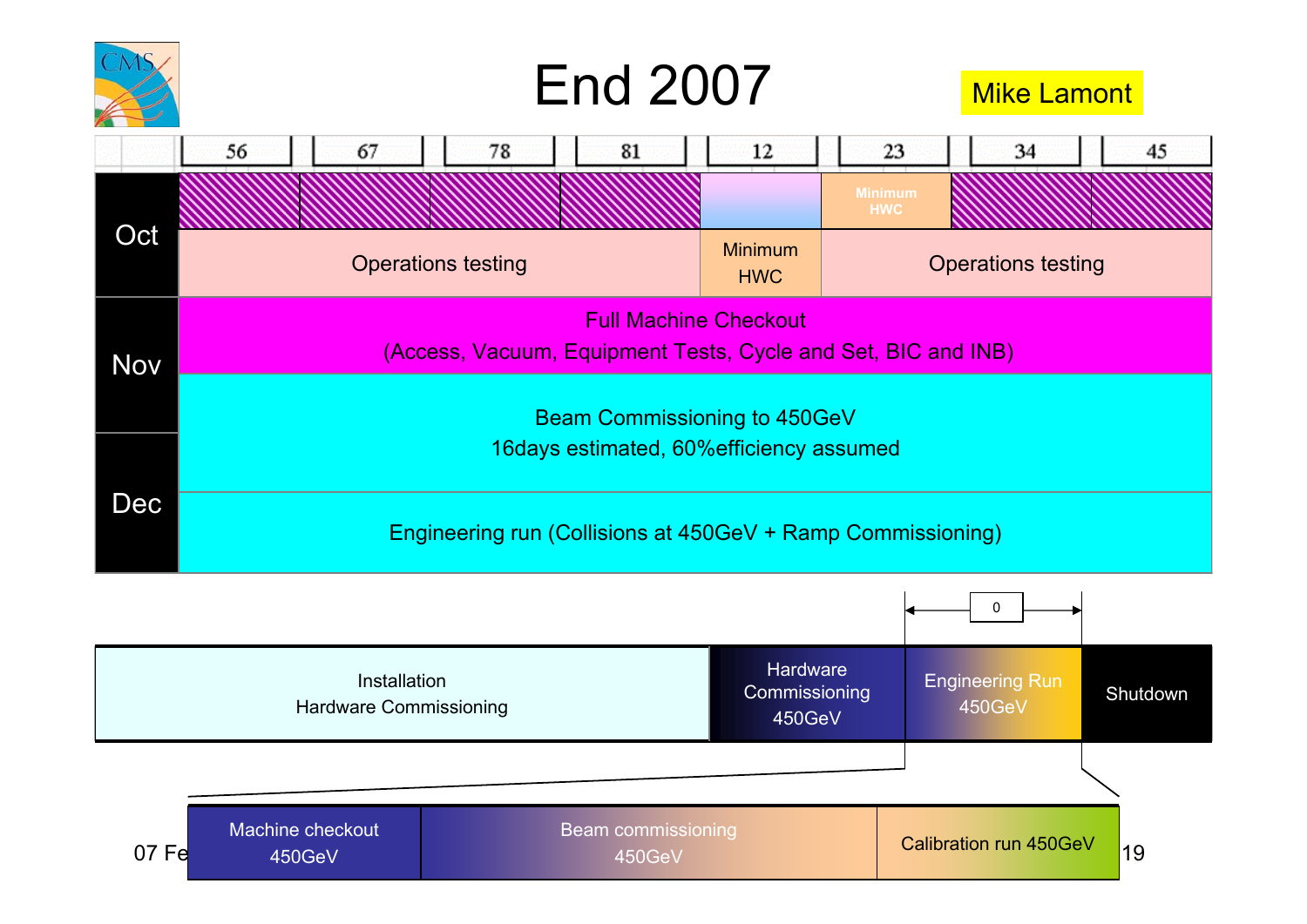

## End 2007

|            | 56                                                                                                                                          | 67                                                                       | 78 | 81 | 12<br>23                       | 34           | 45 |  |  |  |
|------------|---------------------------------------------------------------------------------------------------------------------------------------------|--------------------------------------------------------------------------|----|----|--------------------------------|--------------|----|--|--|--|
| Oct        | Cosmics:<br><b>Low-level Calorimeter validation</b>                                                                                         |                                                                          |    |    |                                |              |    |  |  |  |
| <b>Nov</b> |                                                                                                                                             |                                                                          |    |    | <b>Test MET Cleaning Tools</b> |              |    |  |  |  |
|            |                                                                                                                                             | Beam Commissioning to 450GeV<br>16days estimated, 60% efficiency assumed |    |    |                                |              |    |  |  |  |
| Dec        |                                                                                                                                             |                                                                          |    |    |                                |              |    |  |  |  |
|            | Engineering run (Collisions at 450GeV + Ramp Commissioning)                                                                                 |                                                                          |    |    |                                |              |    |  |  |  |
|            |                                                                                                                                             |                                                                          |    |    |                                | $\mathbf{0}$ |    |  |  |  |
|            | <b>Hardware</b><br><b>Engineering Run</b><br>Installation<br>Commissioning<br>Shutdown<br>450GeV<br><b>Hardware Commissioning</b><br>450GeV |                                                                          |    |    |                                |              |    |  |  |  |

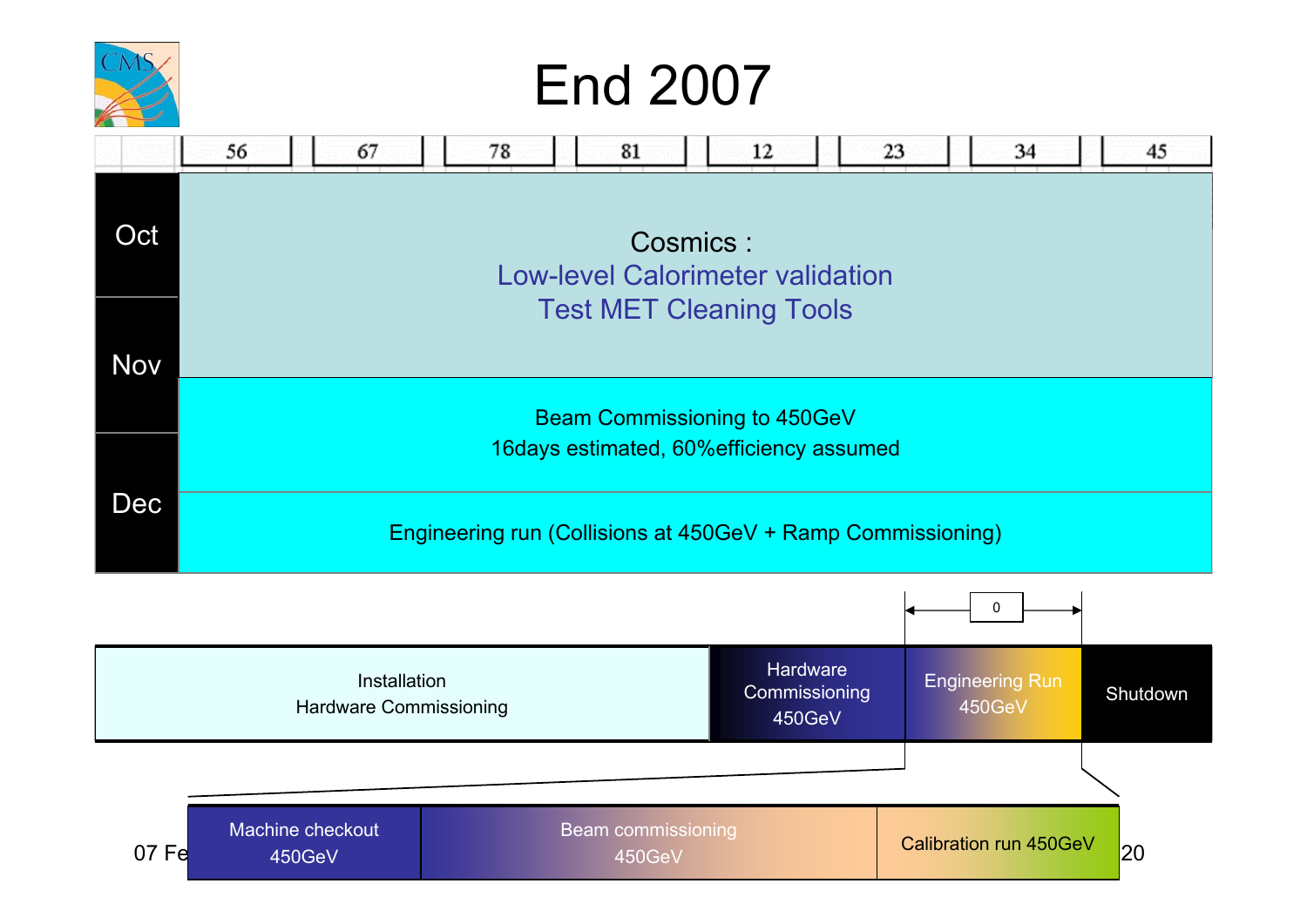

## End 2007

|            | 56<br>67                                                    | 78<br>81                                       | 12                                   | 23<br>34                         | 45       |  |  |  |  |
|------------|-------------------------------------------------------------|------------------------------------------------|--------------------------------------|----------------------------------|----------|--|--|--|--|
| Oct        | Cosmics:<br><b>Low-level Calorimeter validation</b>         |                                                |                                      |                                  |          |  |  |  |  |
| <b>Nov</b> |                                                             |                                                | <b>Test MET Cleaning Tools</b>       |                                  |          |  |  |  |  |
|            |                                                             | Low-level Calorimeter validation (timing, etc) | Structured Beam + Halo Backgrounds : |                                  |          |  |  |  |  |
|            |                                                             |                                                | <b>Refine MET Cleaning Tools</b>     |                                  |          |  |  |  |  |
| Dec        | Engineering run (Collisions at 450GeV + Ramp Commissioning) |                                                |                                      |                                  |          |  |  |  |  |
|            |                                                             |                                                |                                      | 0                                |          |  |  |  |  |
|            | Installation<br><b>Hardware Commissioning</b>               |                                                | Hardware<br>Commissioning<br>450GeV  | <b>Engineering Run</b><br>450GeV | Shutdown |  |  |  |  |
|            |                                                             |                                                |                                      |                                  |          |  |  |  |  |
| 07 Fe      | Machine checkout<br>450GeV                                  | <b>Beam commissioning</b><br>450GeV            |                                      | <b>Calibration run 450GeV</b>    | 21       |  |  |  |  |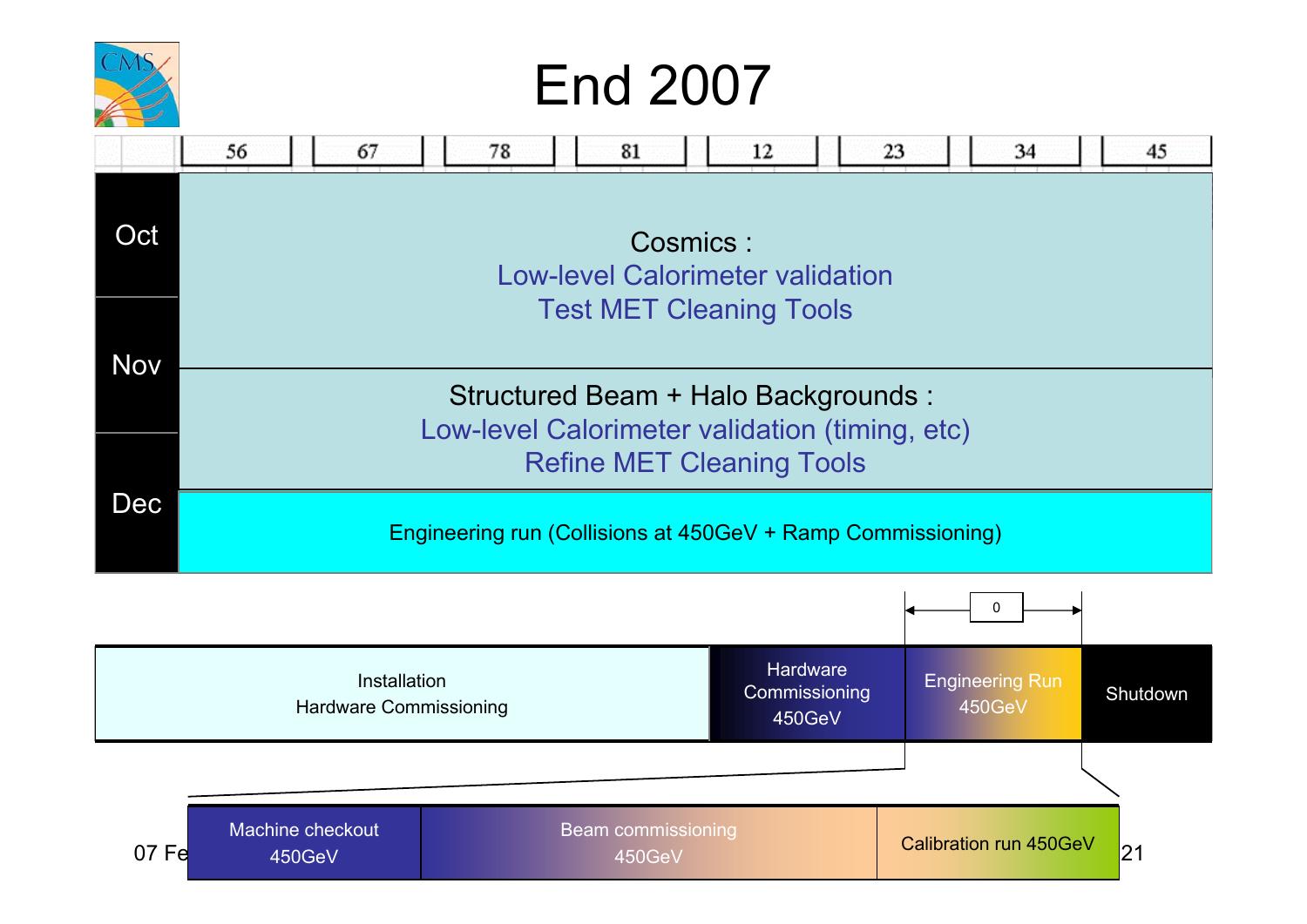

## End 2007

|            | 56                                                  | 67                                            | 78                                                                                     |  | 81                                  |  | 12                                  |  | 23 | 34                               | 45       |
|------------|-----------------------------------------------------|-----------------------------------------------|----------------------------------------------------------------------------------------|--|-------------------------------------|--|-------------------------------------|--|----|----------------------------------|----------|
| Oct        | Cosmics:<br><b>Low-level Calorimeter validation</b> |                                               |                                                                                        |  |                                     |  |                                     |  |    |                                  |          |
| <b>Nov</b> |                                                     |                                               |                                                                                        |  | <b>Test MET Cleaning Tools</b>      |  |                                     |  |    |                                  |          |
|            |                                                     |                                               | Structured Beam + Halo Backgrounds :<br>Low-level Calorimeter validation (timing, etc) |  |                                     |  |                                     |  |    |                                  |          |
|            |                                                     |                                               |                                                                                        |  | <b>Refine MET Cleaning Tools</b>    |  |                                     |  |    |                                  |          |
| Dec        | Minbias: MET-phi symmetry, MET resolution, etc.     |                                               |                                                                                        |  |                                     |  |                                     |  |    |                                  |          |
|            |                                                     |                                               |                                                                                        |  |                                     |  |                                     |  |    | 0                                |          |
|            |                                                     | Installation<br><b>Hardware Commissioning</b> |                                                                                        |  |                                     |  | Hardware<br>Commissioning<br>450GeV |  |    | <b>Engineering Run</b><br>450GeV | Shutdown |
|            |                                                     |                                               |                                                                                        |  |                                     |  |                                     |  |    |                                  |          |
| 07 Fe      | Machine checkout<br>450GeV                          |                                               |                                                                                        |  | <b>Beam commissioning</b><br>450GeV |  |                                     |  |    | <b>Calibration run 450GeV</b>    | 22       |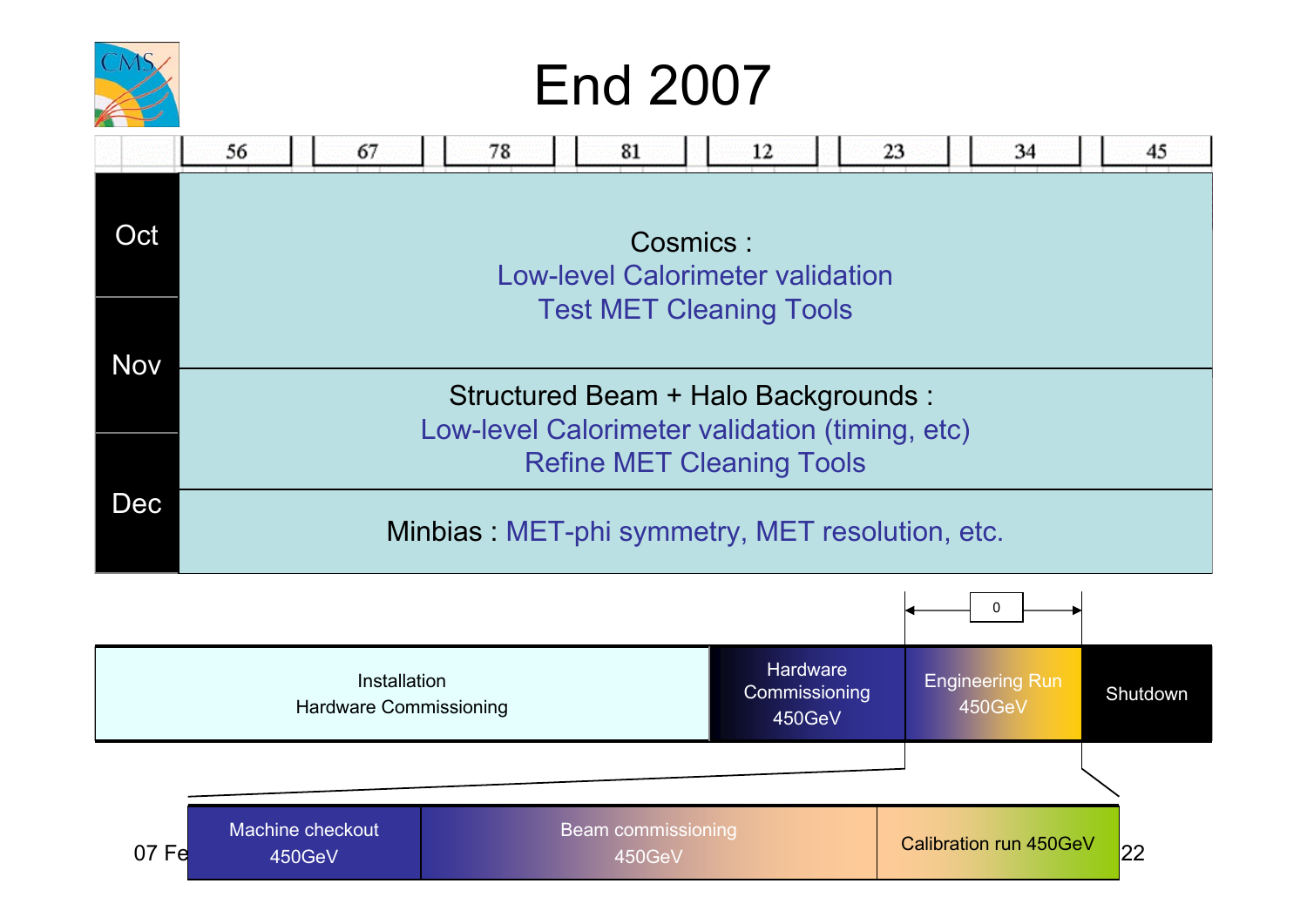



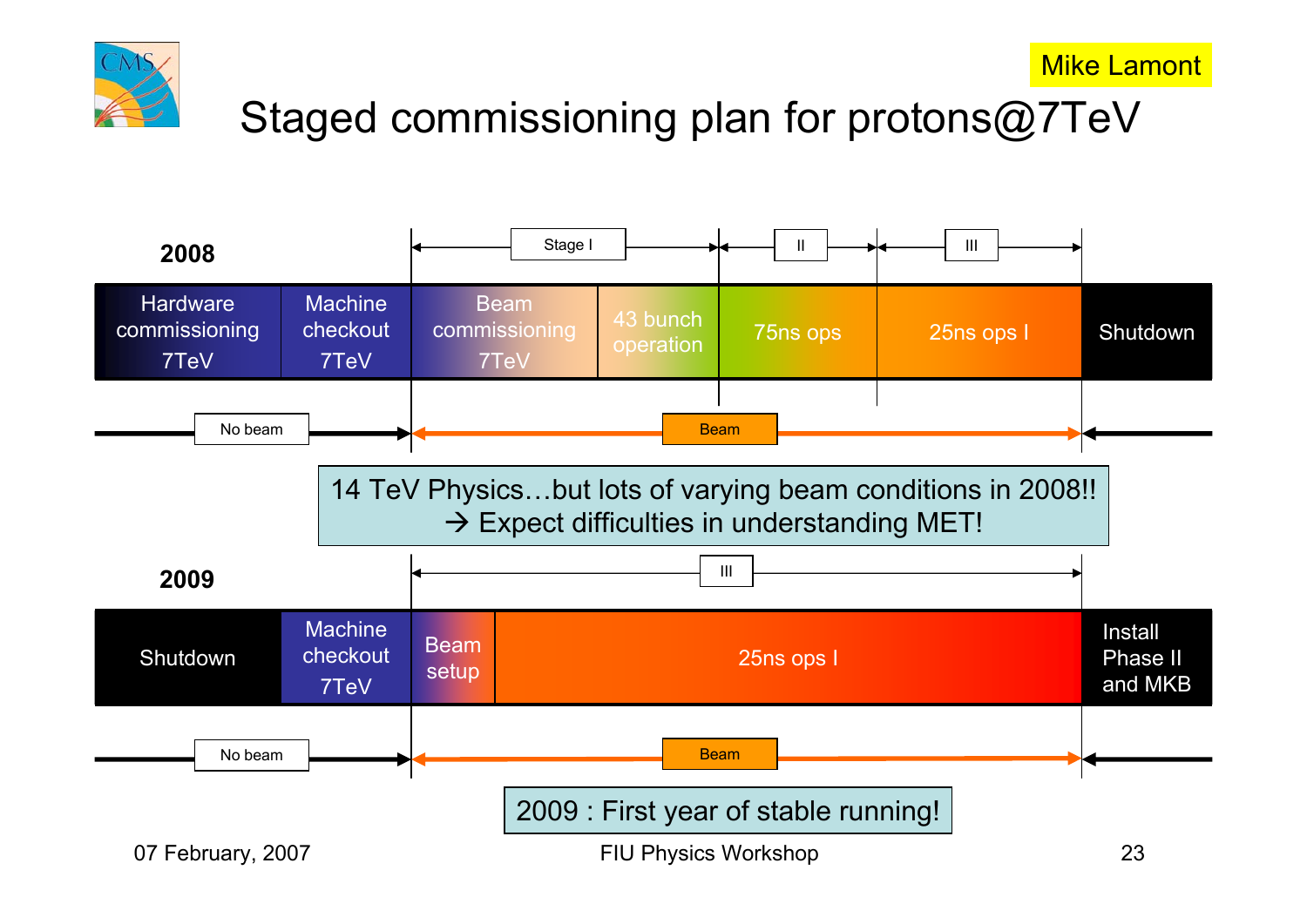

### From 10 $^{23}$  to 10 $^{27}$  /(cm $^{2}$ sec) – 14 TeV

#### **Dan Green**

| L for 1<br>month<br>run $(106$<br>sec) | Integrated L           | <b>Trigger</b>                                                           | <b>Process</b>                                                                 | <b>Comments</b>                                         |
|----------------------------------------|------------------------|--------------------------------------------------------------------------|--------------------------------------------------------------------------------|---------------------------------------------------------|
| $10^{23}$                              | $100$ mb <sup>-1</sup> | <b>None</b><br>$\sigma$ <sup>-</sup> 50 mb                               | <b>Inelastic</b><br>non-diff                                                   | Input to tweak Pythia                                   |
| $10^{24}$                              | $1 \mu b^{-1}$         | Setup Jet                                                                | <b>Inelastic</b><br>non-diff                                                   | Calib in azimuth                                        |
| $10^{25}$                              | $10 \mu b^{-1}$        | <b>Jet</b><br>$\sigma(gg) \sim 90 \,\mu b$<br>$\sigma(ggg) \sim 6 \mu b$ | $g+g \rightarrow g+g$<br>$g+g - > g+g+g$                                       | <b>Establish JJ cross</b><br>section                    |
| 1026                                   | $100 \mu b^{-1}$       | <b>Jet</b>                                                               | $g+g \rightarrow g+g$<br>$g+g - > g+g+g$                                       | Dijet balance for polar<br>angle - Establish MET        |
| $10^{27}$                              | 1 $nb^{-1}$            | <b>Jet</b><br><b>Setup Photon</b><br>$\sigma(q\gamma) \sim 20$ nb        | $g+g \rightarrow g+g$<br>$g+g \rightarrow g+g+g$<br>$q+g \rightarrow q+\gamma$ | Dijet masses - start jet<br>balance<br>$J+\gamma$ calib |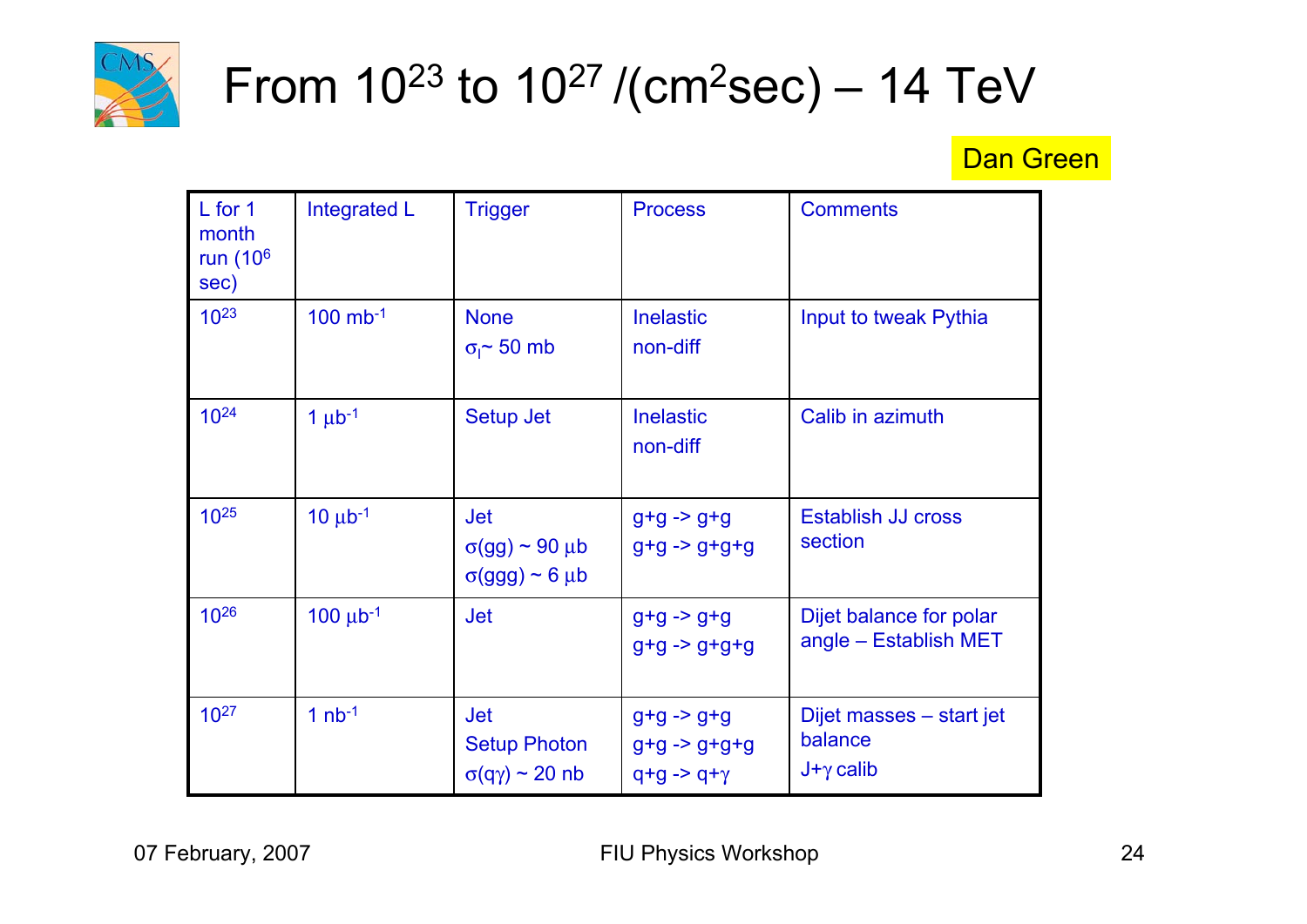

## CMSSW 090: 900 GeV and 14 TeV



- • Resolutions of METx roughly similar at 900 GeV and 14 TeV
	- Dominated by jet response
- • Resolution of MET-perp worse at 14 TeV
	- Due to higher activity in UE?
	- Another illustration of different sensitivities of these components

07 February, 2007 **FIU Physics Workshop** 25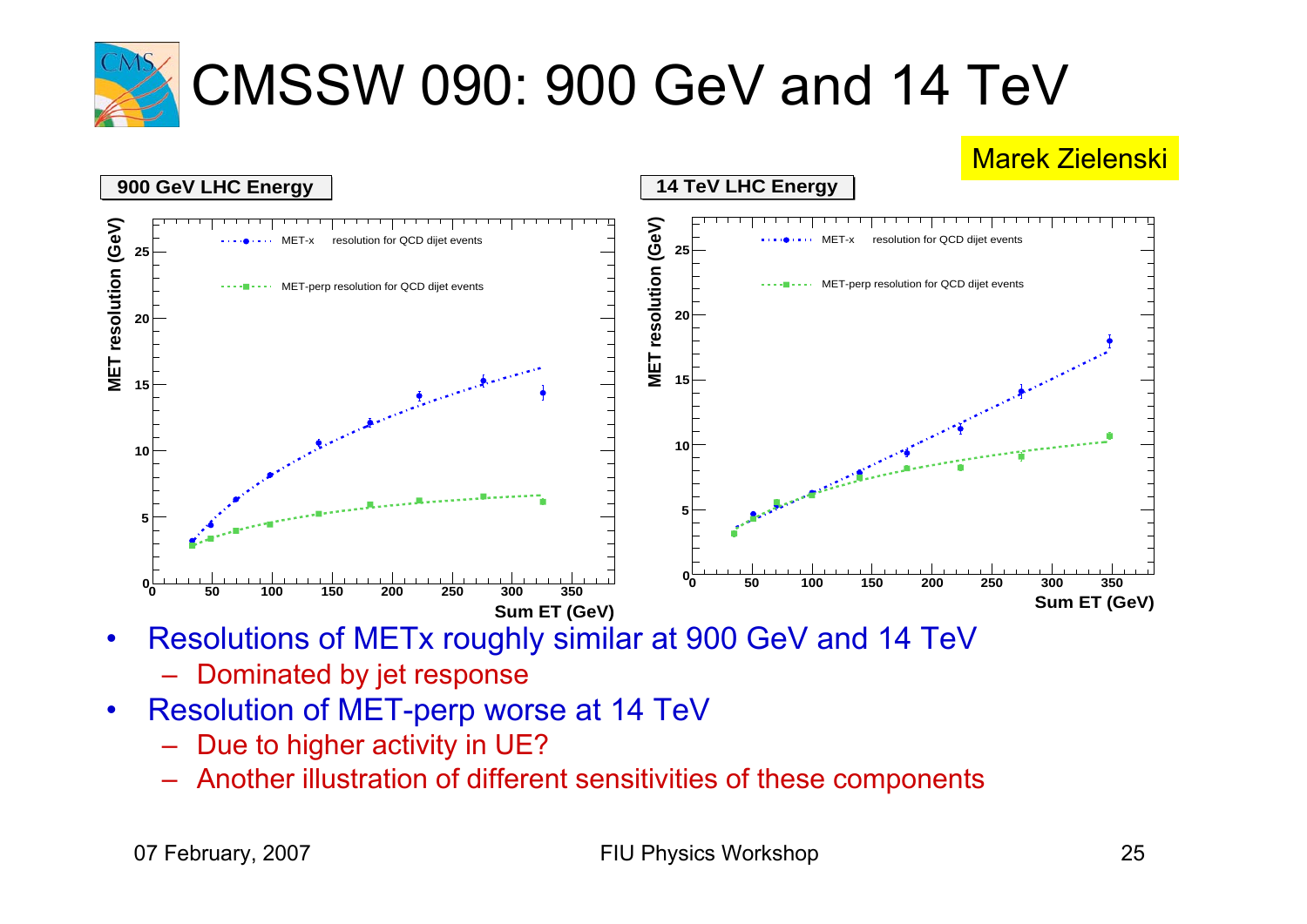

## MET Cleaning from Tevatron

- $\bullet$  MET is very powerful SUSY discriminator
	- Difficult part is to convince yourself that there is a real excess!
- Tevatron teaches us
	- MET is not easily understood!
- Non-collisional backgrounds
	- Beam halo
	- Cosmic muons
- Detector Effects
	- Instrumental Noise
	-

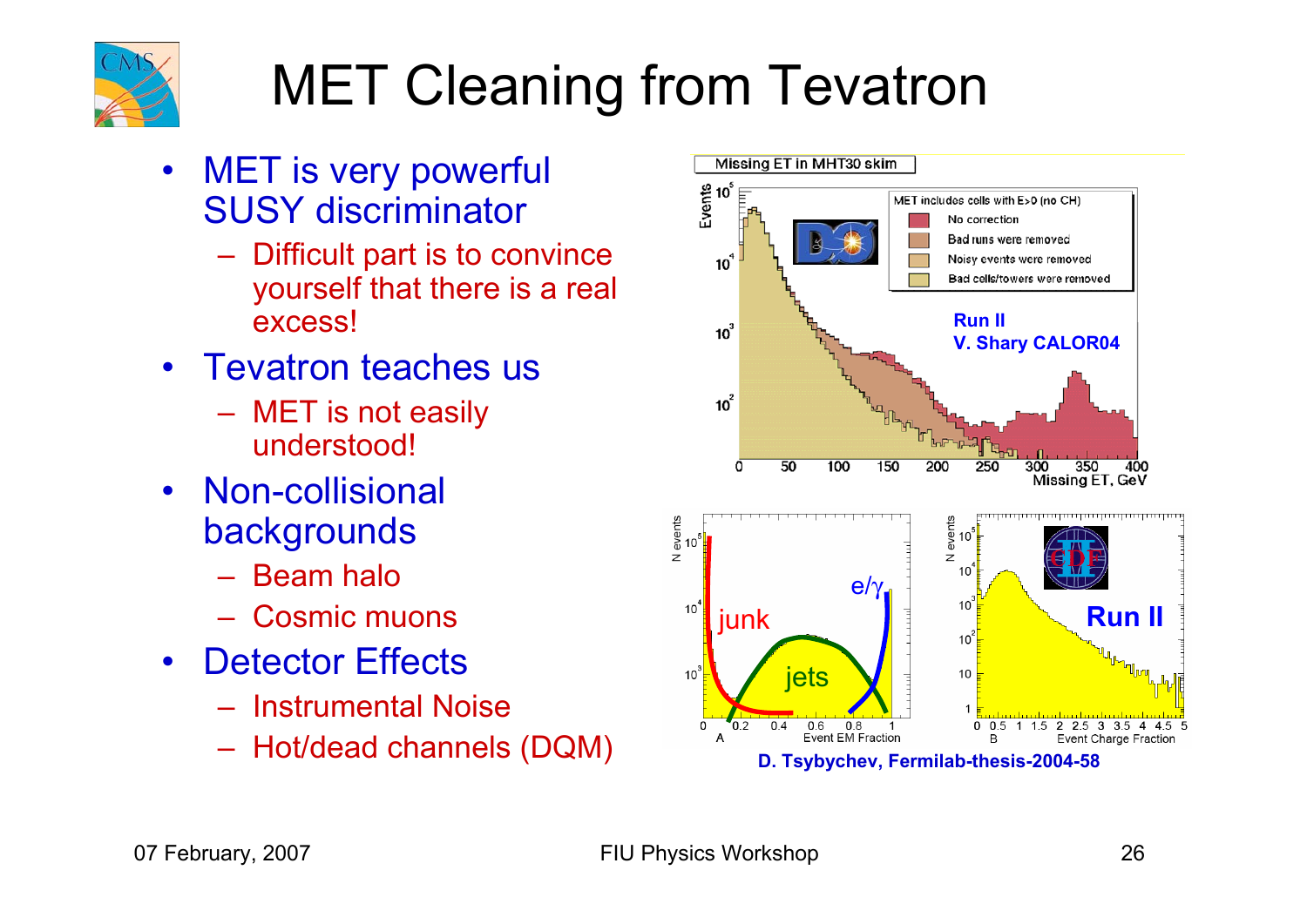

### Early Study of MET Cleaning using ORCA

(of course, Real Data will be different!)

the per  $1\%$  per second<br> $1\%$  per second<br> $1\%$ <br> $\frac{1}{6}$ CMS Response to CMS• Apply clean up cuts to remove Beam Halo Simulationfake high MET events (inspired of LHC Point 5 by CDF & D0) Pileup not included 10  $- \geq 1$  central jet (|η|<1.7) with  $1_{0}^{-}$  $\mathbf{0}$ .  $0.2 \quad 0.3 \quad 0.4$  $0.5$  $0.6$ **EEMF** ≥ 4 tracks  $\begin{bmatrix} 27000 \\ 0.000 \\ \frac{100}{2000} \end{bmatrix}$ **EEMF** – ≥ 1 vertex **Entries 221802 Mean** 0.5543  $rac{5}{6}$  5000 – *Fem* > 0.1 (Event Electromagnetic Frac.) **RMS** 0.137 – *Fch* > 0.175 (Event Charged Fraction) CMS 3000 Pileup included • Affect on SUSY Signal  $2000$ tt full sim. Sample/Requirement  $F_{em} > 0.1$  $F_{ch} > 0.175$  $Both(\%)$  $1000$  $LM1$ 99.88% 91.32% 91.24%  $\bf{0}$  $\overline{0.2}$  $\overline{0}$  $0.4$  $0.6$  $0.8$ 

**Event EM Fraction**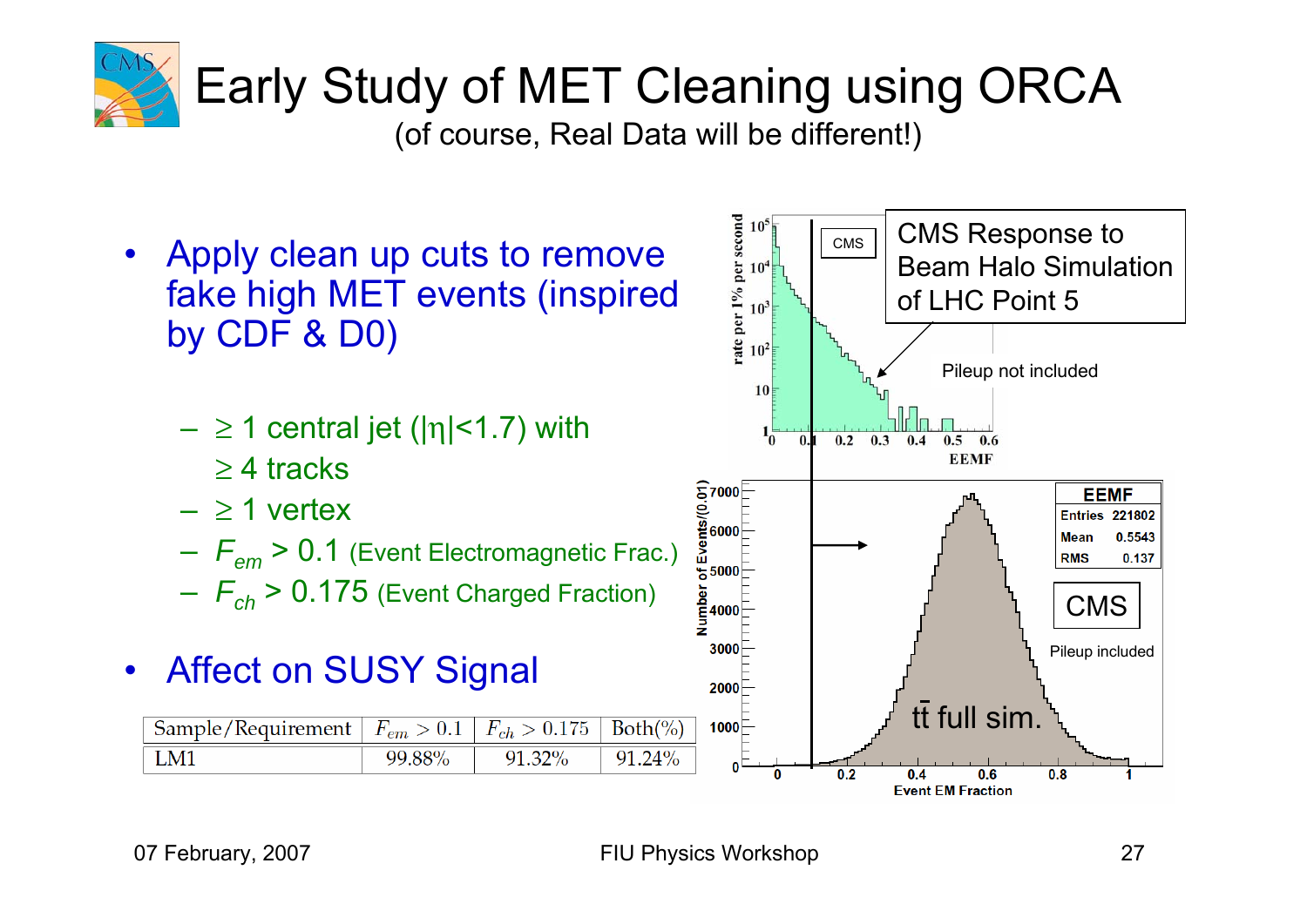

MinBias w/o Scheme-B Sinjini Sengupta

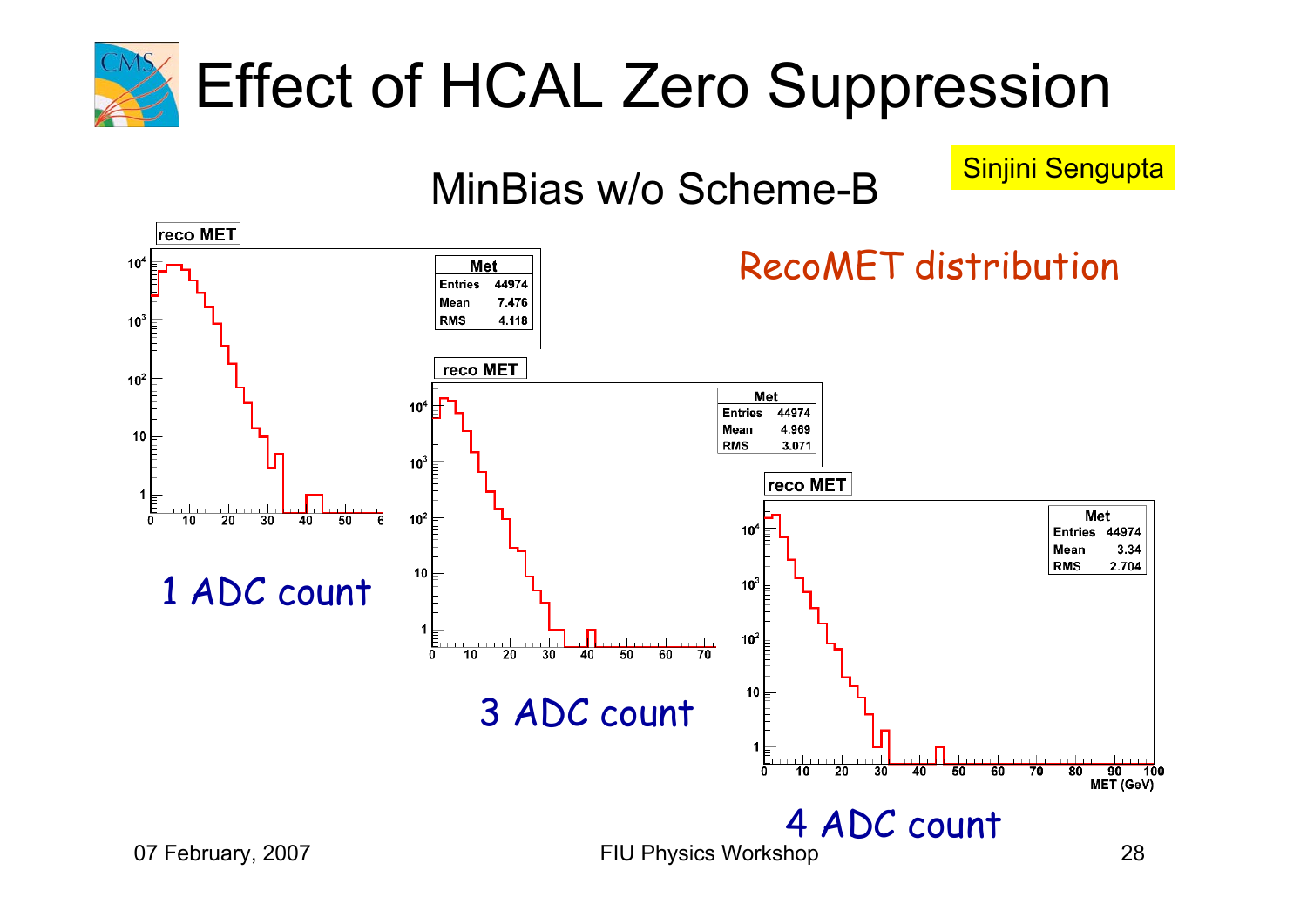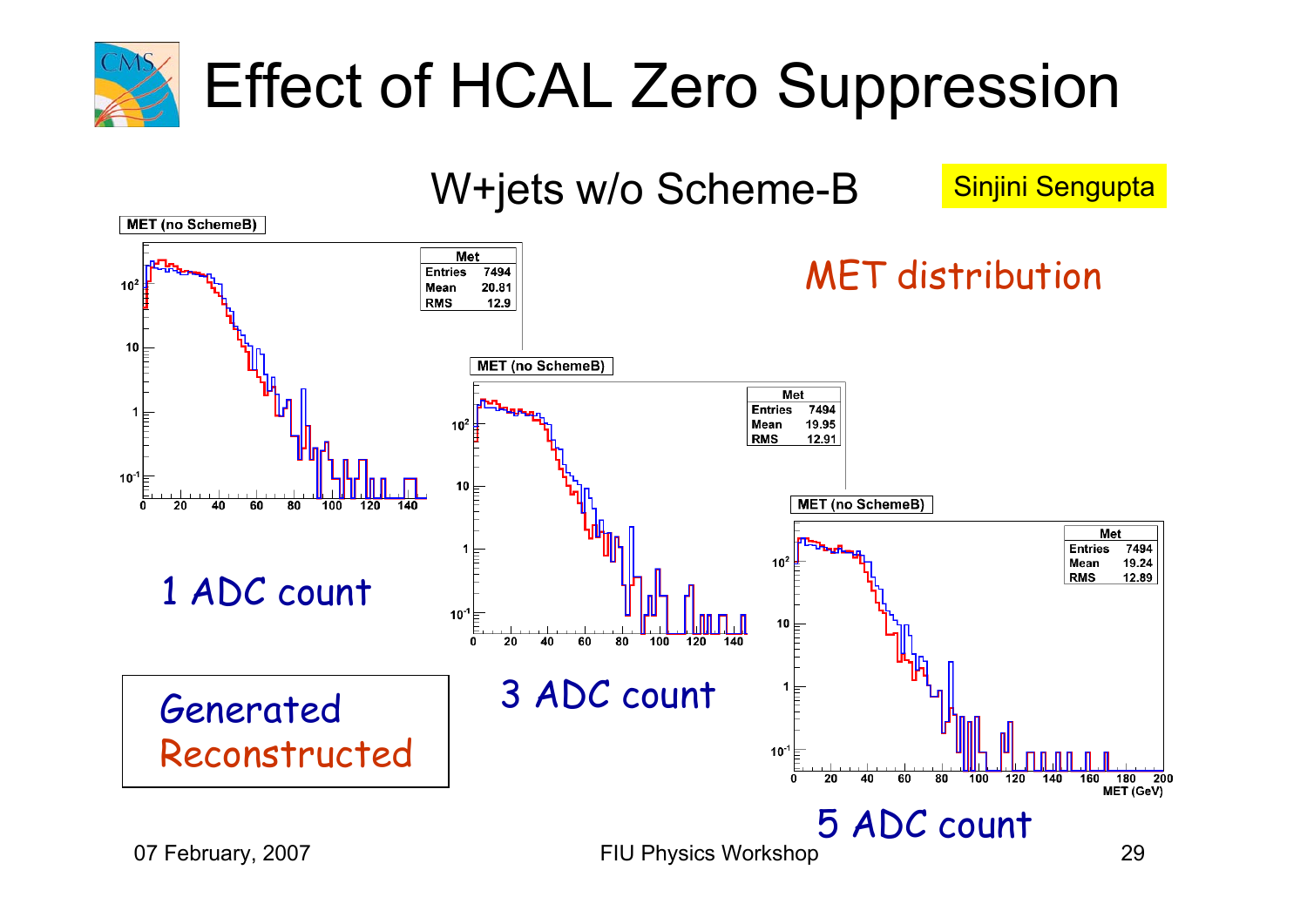

# Validation/RecoMET